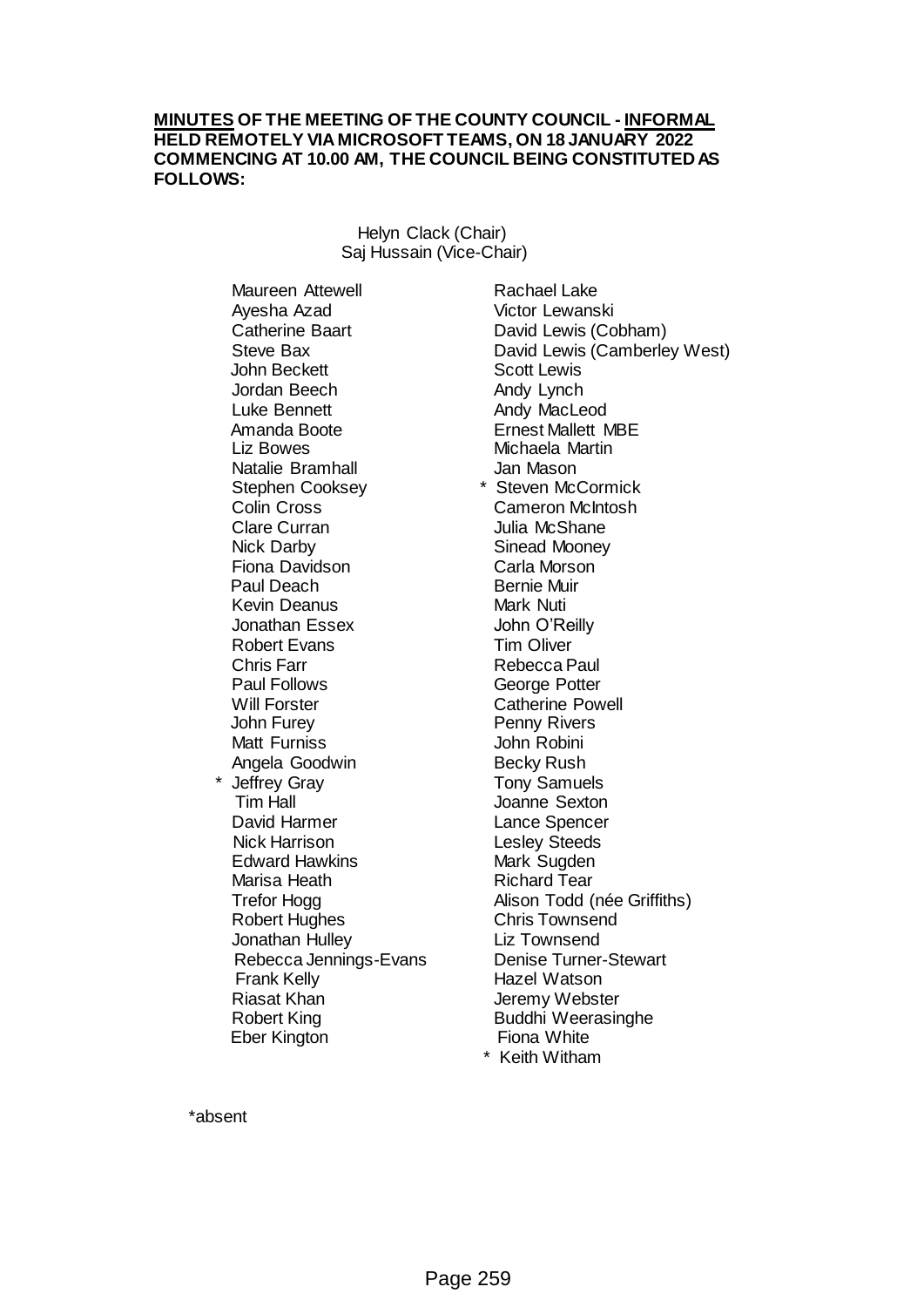# **APOLOGIES FOR ABSENCE**

Apologies for absence were received from Jeffrey Gray, Steven McCormick and Keith Witham.

# **1 LEADER'S STATEMENT [Item 1]**

The Leader made a detailed statement. A copy of the statement is attached as Appendix A.

Members raised the following topics:

- Looked forward to the upcoming Member Development Session on the Final Budget Proposals; noting the intended 4.99% increase in Council tax.
- Welcomed the announcement of the reinspection of Children's Services next week following the inadequate rating in 2018 and noted that progress had been made; welcomed the £2 million spend on eight children's homes.
- Welcomed the reassessment of the Surrey Fire and Rescue Service (SFRS), following the inadequate rating in 2018; progress had been made.
- Highlighted the Greater London Boundary Charge which the Council had opposed in a previous original motion, the charge had been shelved and the new proposal by the Mayor of London was for a charge per mile.
- That the Council must put pressure on the Government to enact primary legislation to hold remote meetings, highlighted the costs involved of holding socially distanced in-person meetings despite the Covid-19 pandemic.
- That remote meetings align with the Council's green agenda by reducing carbon emissions through minimising travel.
- Noting the move to agile offices, Members must be agile and remote meetings would help to diversify the demographics.
- That despite lobbying the Government for legislation to allow remote meetings, local government and its decision-making was taken for granted.
- Noted concern in the proposed 4.99% increase in Council Tax, the Council must consider those on modest incomes and support vulnerable residents.
- Urged the Leader to heed a recommendation by the Resources and Performance Select Committee concerning those in Surrey on very low incomes who receive benefits but not Council Tax reduction.
- Questioned how the Council can have £100 million to spare to make communities better, yet money was not being spent on Surrey Highways maintenance as requested by residents.
- Questioned when the Council would work up a joint plan to retrofit Surrey's homes working with the Borough and District Councils, when the Council would help residents to respond to the imminent gas price rises and when the Council would stop drilling for gas.
- Emphasised the need to reflect on what politics with integrity means for the Council, to respect one another rather than political point score through original motions and questions.
- That the Leader highlighted the Council's ambitious agenda yet recognised that Surrey has critical funding needs.
- That according to the Resolution Foundation families would face an average hit of £1,200 annually to their incomes due to rising energy bills, tax increases and high inflation.
- Highlighted that the Leader also spoke of improved bus services and the need to tackle climate change through real investment, asked how many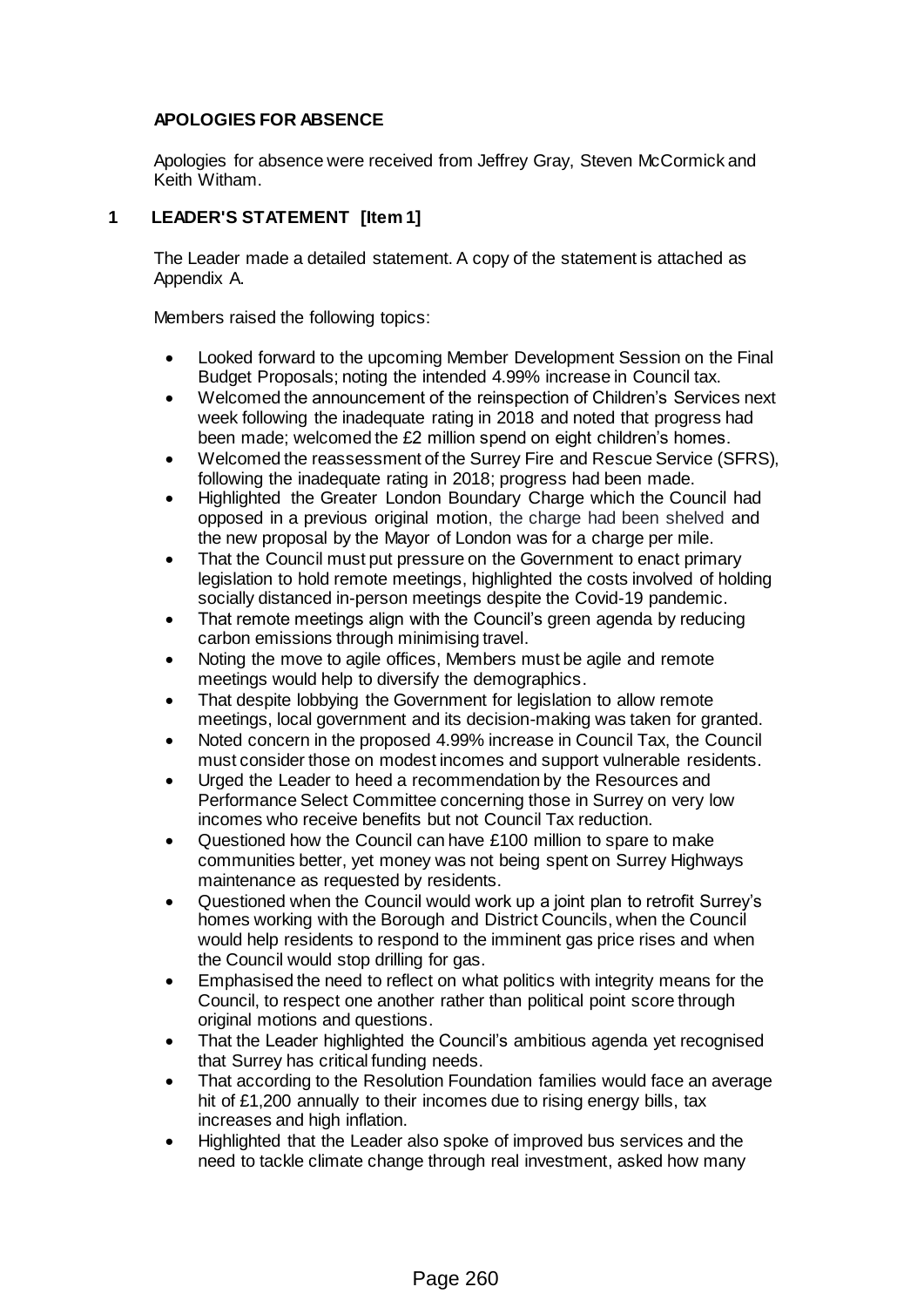issues highlighted in his statement the Leader can deliver by next year and whether he could provide examples of how he would deliver those.

 Asked whether there had been any unforeseen financial implications of the move to Woodhatch Place and the sale of County Hall brought about by the pandemic.

*Michaela Martin left the meeting at 10.30 am*

# **2 MEMBERS' QUESTION TIME [Item 2]**

#### **Questions:**

Notice of sixteen questions had been received.

The questions and replies were published in the supplementary agenda on 17 January 2022 (Items 2 and 4). A number of supplementary questions were asked and a summary of the main points is set out below.

**(Q1) Robert Evans** noted that currently in Surrey there were 451 full time equivalent (FTE) firefighters and asked whether the Cabinet Member for Community Protection was aware that in 2011 there were 641 FTE firefighters and every year since then the number of FTE firefighters has decreased annually. During that ten-year period Surrey's population has increased and roads have got busier, he asked how residents can feel safe when there has been a 30% in firefighters and crewing levels on fire engines have been cut from five to four.

In response, the Cabinet Member for Community Protection restated that Fire and Rescue Services have been transformed through an emphasis on prevention, protection and changing work practices leading to a reduction in the number of fires by 45% nationally and 30% in Surrey. He was happy to respond to the Member in writing on any specific points.

**(Q2) John O'Reilly** welcomed the £1 million generated by the scheme. He asked the Cabinet Member for Transport and Infrastructure for clarification on whether prior to the new Lane Rental Scheme the Council was not getting any money apart from covering its costs from the former scheme.

He further asked the Cabinet Member what sort of projects would be funded using the surplus generated from the Lane Rental Scheme.

In response, the Cabinet Member for Transport and Infrastructure confirmed that the permit scheme did not generate a surplus as it was cost neutral, he was pleased that the surplus money from the Lane Rental charges could be used for anything that reduced congestion on the network such as ducting by utility companies as suggested by the Department for Transport (DfT). He noted that whilst he was in office Rt Hon Chris Grayling MP changed the criteria so that money generated from the scheme could be used to repair utility pothole defects, to improve lighting and signalling to reduce congestion. Those options were being considered and the Council would be working with the utility operators.

**(Q3) Jonathan Hulley** was pleased to hear the steps taken by the Council to promote the carbon literacy agenda and reaching out to the Carbon Literacy Trust. He asked the Cabinet Member for Environment about what steps the Council has taken to promote the carbon literacy agenda amongst community groups and Residents' Associations, or in partnership with others.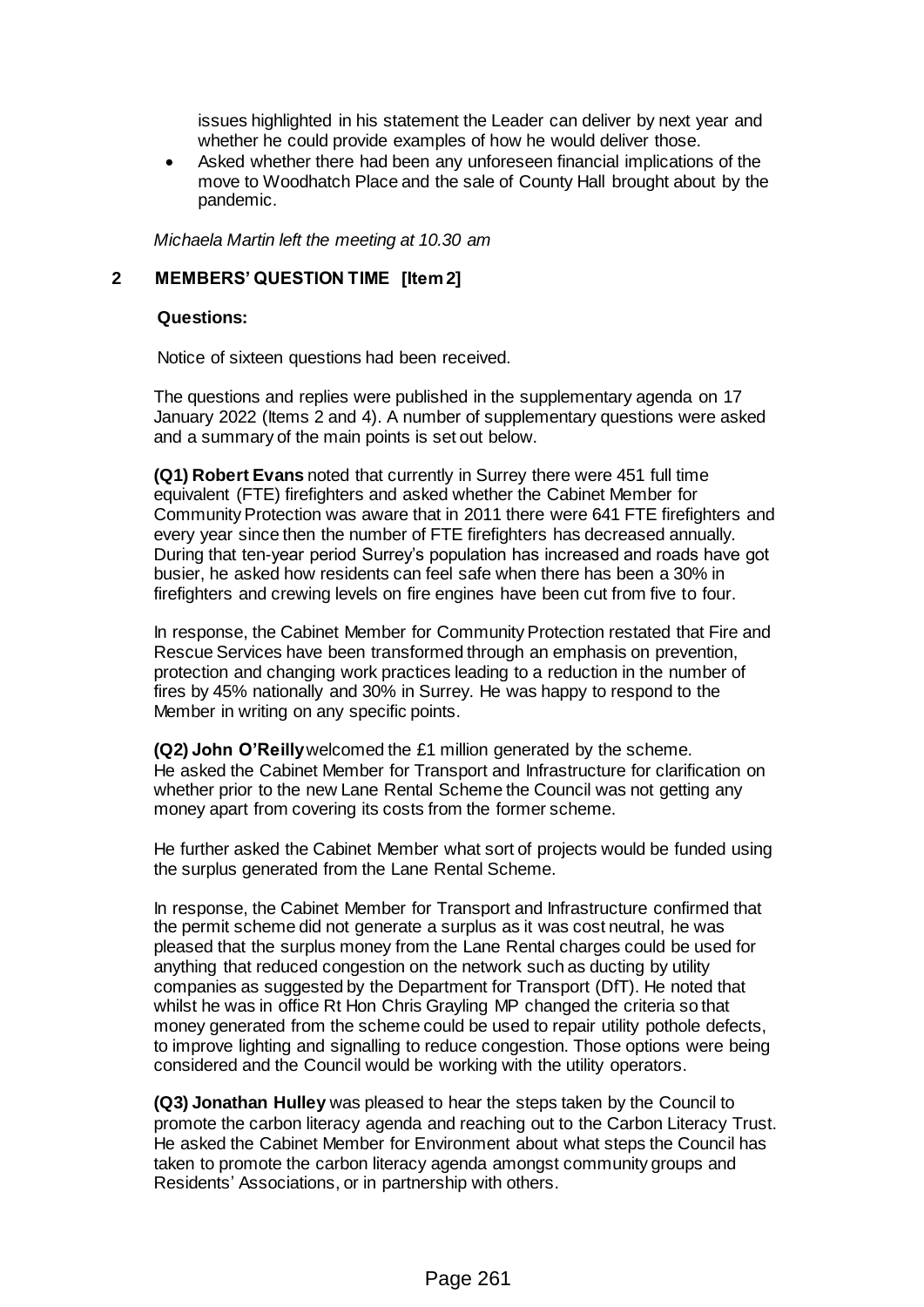In response, the Cabinet Member for Environment corrected her written answer noting that Members currently did not have access to the Carbon Literacy training on Olive so the Climate Change team was seeking to address that as the training would aid Members in their scrutiny and when talking to residents. She noted that officers have been speaking to key environment and community groups about how they can get better training. She would liaise with Members once they have access to the training.

**(Q4) Trefor Hogg** asked whether the Cabinet Member for Communities could confirm that staff in community hubs would be given the appropriate training so that they can guide residents and local businesses as they seek to harness renewable energy and reduce their carbon emissions, as well as providing access to information resources.

In response, the Cabinet Member for Communities praised the work of Surrey's library staff who provided a wide range of services, noting that staff would be provided with training in response to the roll out of initiatives such as around mental health as well as guiding people through business information. That having the knowledge to spot when someone needs help was crucial; he provided assurance that library staff are there to help the public and communities.

**(Q5) Tim Hall** asked the Cabinet Member for Transport and Infrastructure whether there was money included in the upcoming budget for supporting the Planning Enforcement Team and their legal and other costs.

**Jonathan Hulley** noted that he was pleased that the Council sought to expand its Planning Enforcement Team, he highlighted the increase in unlawful waste activity and fly tipping over the past two years and urged the team to tackle that behaviour.

He further asked the Cabinet Member whether he would agree that the Council can and should be doing more to lobby the Government for increased powers similar to those held by the Environment Agency.

**Nick Harrison** asked whether some of those extra staff resources could be used to address the issues concerning the Chalk Pit site.

**Bernie Muir** endorsed the suggestions made and looked forward to further progress as the issues raised had implications for Surrey's residents.

In response, the Cabinet Member for Transport and Infrastructure highlighted that there was a dedicated planning enforcement allocation within the upcoming budget. The increase in the Planning Enforcement Team was positive and the escalation route was being reviewed.

He responded that the Council was lobbying the Government for increased powers similar to those held by the Environment Agency who for example had the power to seize vehicles conducting illegal activity.

He noted the Chalk Pit site and responded that having an increased Planning Enforcement Team and working with Surrey's partners such as the Borough and District Councils and the Environment Agency, would mean that the dedicated budget would aid the delivery of enforcement.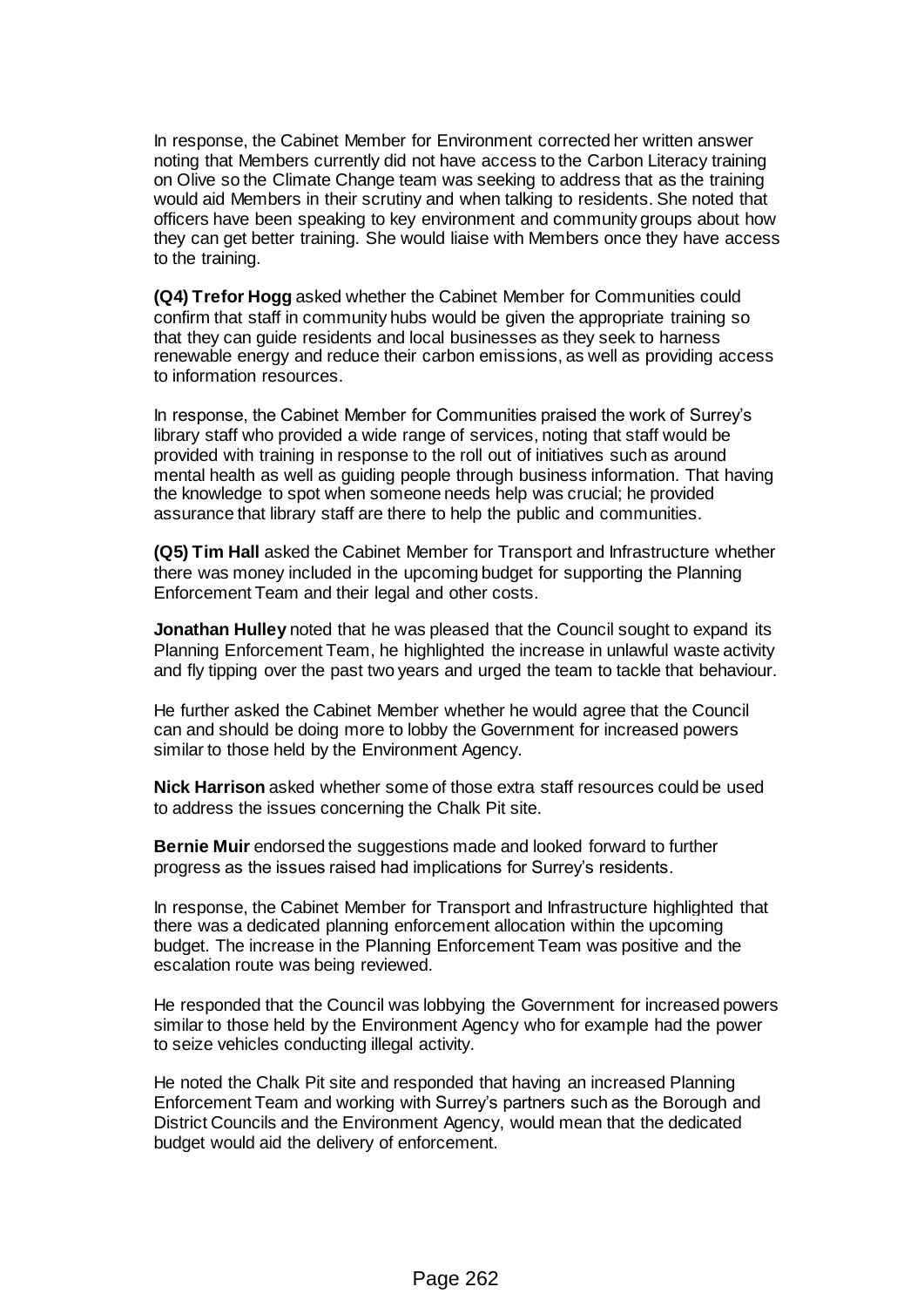**(Q7) Will Forster** noted that despite buying the two assets, the Council in five years had lost nearly £50 million in their value. He asked whether the Cabinet Member for Property and Waste thought that to be value for money.

In response, the Cabinet Member for Property and Waste highlighted that online and high street retail were on an uneven playing field. That the Council was a long term owner of the two assets: Malvern Retail Park was fully let and provided a positive income, whilst the lease of the former Debenhams site in Winchester would expire on 31 January 2022, the Council was working with Winchester City Council and is looking at an options appraisal including disposal, reletting or redevelopment. She reminded the Member that investments can increase and decrease.

**(Q8) Lance Spencer** asked whether the Cabinet Member for Environment provide assurance that the responsible officers within public health and the Environment Agency have undertaken an assessment of the treatment works and water plants that supply Surrey residents. The United Kingdom (UK) has some of the worst rivers in Europe in terms of the amount of sewage and chemicals.

In response, the Cabinet Member for Environment agreed with many of the points raised and emphasised that she was not in a position to assure residents as it did not fall within her remit.

**(Q9) Paul Follows** asked the Deputy Leader and Cabinet Member for Finance and Resources whether there was a forecast figure for those indirect National Insurance (NI) cost increases.

He further asked the Deputy Leader and Cabinet Member whether there were plans to address the annual ongoing revenue cost of the NI increase.

He also asked whether the Deputy Leader and Cabinet Member could give an indication of when and whether the Health and Social Care Levy would be a net contributor to the Council's budget.

In response, the Deputy Leader and Cabinet Member for Finance and Resources would liaise with the Finance Team to provide the Member with the requested forecast figure of the NI indirect costs such as those on suppliers.

She responded that going forward the annual ongoing revenue costs from the NI increase would be funded through the additional Government funding rolled forward into next year and through Council's proposed Council Tax increase.

She responded that the challenge was the future uncertainty around the Health and Social Care Levy, which was being considered in the Medium Term Financial Strategy and through a responsible approach to budgeting, the Council continues to improve its financial resilience through its reserves position.

**(Q10) Jonathan Essex** asked the Cabinet Member for Communities for a breakdown of the reasons why sixty-four applications have been rejected, seeking clarification of what ineligibility or not making a positive change to people's lives meant.

**John O'Reilly** noted that at the upcoming March meeting of the Communities, Environment and Highways Select Committee the principal item would be on Your Fund Surrey since its inception and he asked whether the Cabinet Member would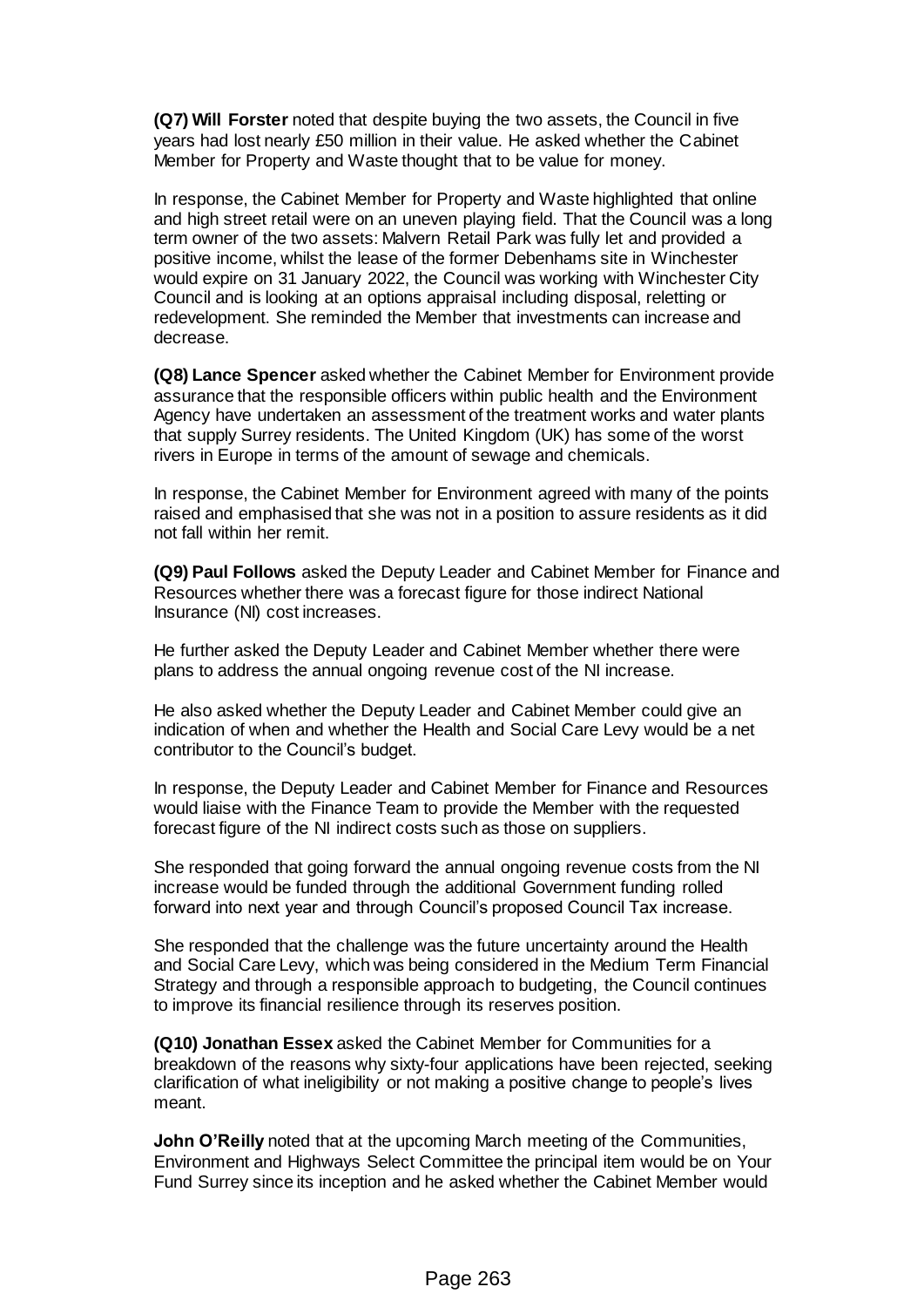agree that any Member who wishes to have an input to that meeting could contact him.

In response, the Cabinet Member for Communities explained that eligibility was dependent on a minimum application of £10,000, projects must demonstrate community support and furthermore a project fails to be eligible if the applicant does not tick a required box reflecting whether the project supports the Council's Community Vision for Surrey in 2030. He would liaise with officers on providing a spreadsheet to the Member concerning those sixty-four rejected applications. He explained that no application was rejected without a thorough examination, the team had advised applicants and helped applicants look for funding elsewhere.

He further responded that the information requested would be available at the March meeting of the Communities, Environment and Highways Select Committee.

**(Q11) Robert Evans** asked the Cabinet Member for Transport and Infrastructure whether he wished for Surrey to have the same powers as London concerning obstructions on pavements such as parking. He noted that reporting obstructions was not always the solution as the needs of those requiring the pavement were often immediate.

He further asked the Cabinet Member whether he agreed that the culture of vehicle parkers needed to change, asking whether he would agree to a publicity campaign working with the Borough and District Councils to highlight the issue.

In response, the Cabinet Member for Transport and Infrastructure agreed that greater powers around inappropriate parking on pavements were needed as such obstructions were a danger to pedestrians, cyclists and damaged the pavement. The Council had responded to the Government consultation and was awaiting the outcome; the Council did not support a blanket ban of pavement parking and would need to consider the areas where to apply a pavement parking ban. That moving the power away from the police to councils to fine pavement parking obstructions was vital to tackle the issue proactively.

He further responded that working with the Borough and District Councils on enforcement as well as Surrey Police was key and he would liaise with his team about the publicity campaign and the Member in due course.

**(Q12) Will Forster** recognised that whilst 90% of children on the Child Protection Plan were up to date with their visits, the remaining 10% not was a concern and he asked the Cabinet Member for Children and Families how that compared with similar councils such as Hertfordshire County Council.

In response, the Cabinet Member for Children and Families noted that she would liaise with the service on whether they held such comparative information from statistical neighbours and would follow up with the Member in due course.

**(Q13) Jonathan Essex** noted that he would take up the offer made by the Cabinet Member for Transport and Infrastructure to review the details of the Integrated Transport Scheme (ITS) lists - both budgeted and not budgeted across Surrey.

He asked the Cabinet Member whether he agreed that in line with the Council's new sustainable transport strategy that it was important to share information and have public debates with residents on sustainable transport.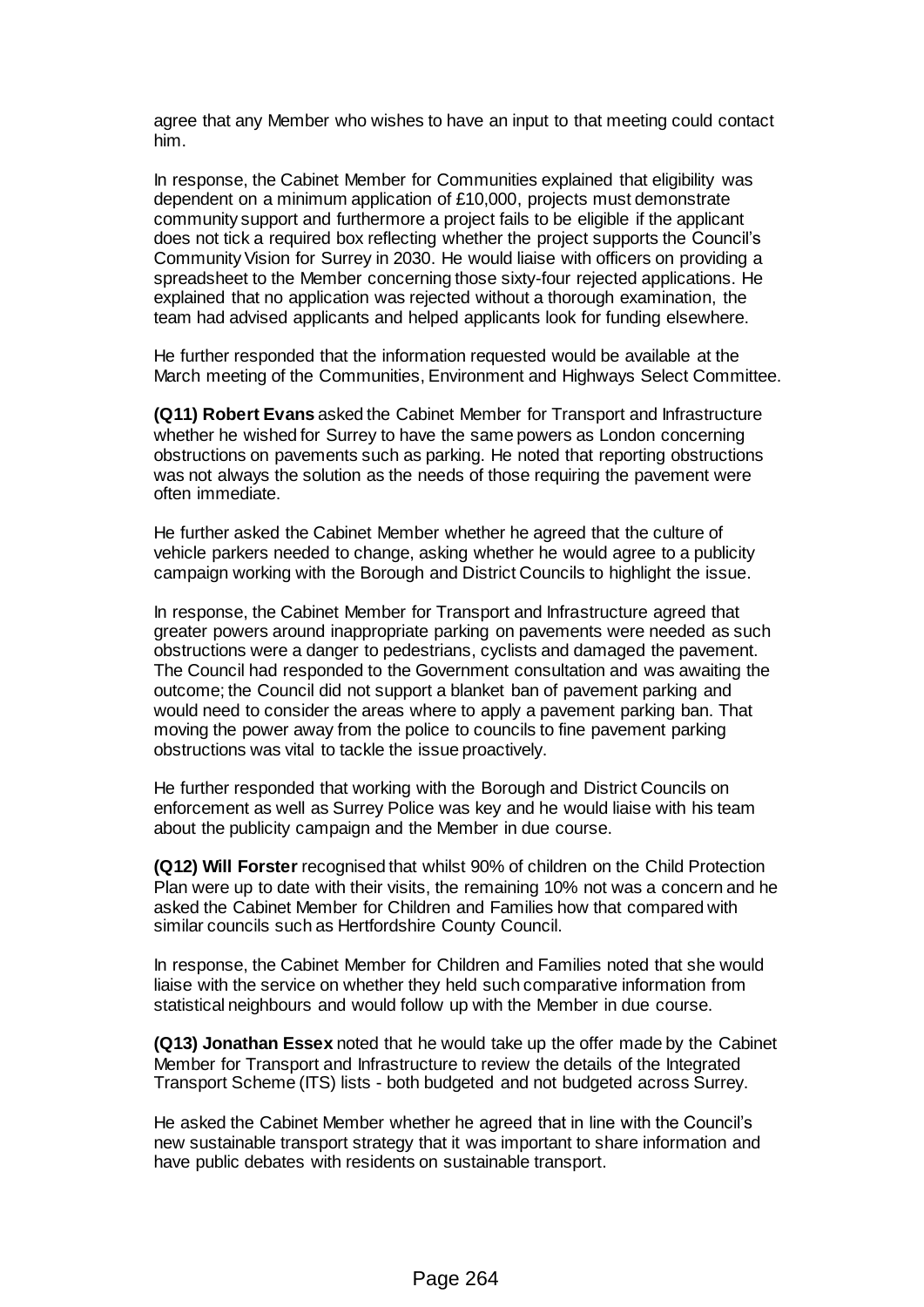In response, the Cabinet Member for Transport and Infrastructure highlighted that the ITS lists were publicly available and were discussed at each of the Council's Local and Joint Committees. He noted that the lists could be collated into a single document, he would liaise with the team to respond to the Member.

He further responded that information was available publicly around transport sustainability and all new schemes in the county. He added that once approved the Council would comply with the measures set out in the Local Transport Plan 4 (LTP4) and the Surrey Street Design Guide, as well as national guidance on cycleway and footway improvements.

**(Q16) Will Forster** asked the Cabinet Member for Transport and Infrastructure whether the written response implied that no progress had been made and the Council would not implement any School Streets pilots until the Government gave Surrey further powers.

In response, the Cabinet Member for Transport and Infrastructure explained that the Council did intend to introduce School Streets pilots and it was applying for two sites and powers to enforce moving traffic offences. Once those sites had been approved by the DfT, authorities could choose future sites and the Council would be accelerating School Streets and would use greater enforcement powers once available in other areas such as HGV and yellow box enforcement.

**Cabinet Member Briefings:**these were also published in the supplementary agenda on 17 January 2022 (Items 2 and 4).

There were no questions asked by Members.

# **3 STATEMENTS BY MEMBERS [Item 3]**

Clare Curran made a statement on Bookham Blue Hearts wildflower verges, a community project to encourage wildflowers to grow on road verges. She thanked the community volunteers and officers involved. Following last year's success, she looked forward to more wildflower verges in 2022.

Eber Kington made a statement on a local highways matter having been contacted last November by residents concerned about the potential for future accidents on a four-way junction. He stated that the Council must do better to devolve decisionmaking to the lowest level and it should not be for a Cabinet Member to decide on the spend of a Member's highways allocation costing around £300.

## **4 ORIGINAL MOTIONS [Item 4]**

Eber Kington raised a point of order under Standing Order 2 highlighting that it was not a formal meeting so neither resolutions nor decisions could be made by the Council. He noted that the suggested process of taking a report on the original motions to February's Council meeting appeared to be designed to circumvent the current law that does not allow for formal decision-making at remote meetings, and that absent Members who had not heard the debate could not legitimately be entitled to vote on the outcome at the ensuing formal Council meeting.

In response the Chair explained that the meeting was informal due to the current health risk of meeting in person and confirmed that whilst the Council cannot make formal resolutions, Members have an opportunity to discuss the original motions and those absent can view the webcast and minutes. She explained that Members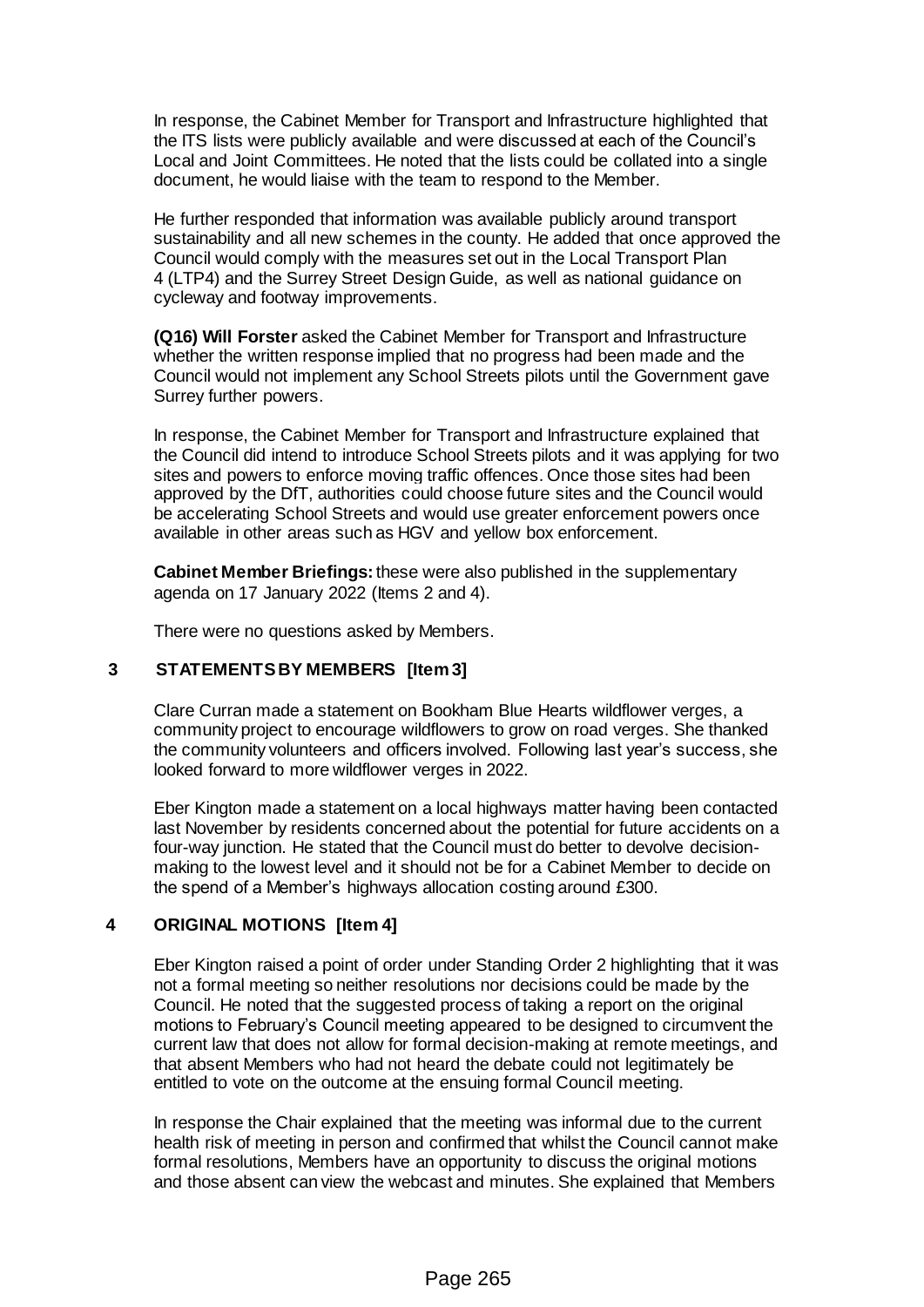would receive a report at the next Council meeting in February asking the Council to formally adopt the outcome of the original motions and could comment and vote.

## **Item 4 (i)**

Under Standing Order 12.3 the Council agreed to debate this motion.

Under Standing Order 12.1 Lance Spencer moved:

## **This Council notes that:**

That communities are increasingly recognising the benefits of slower traffic in residential and busy pedestrian streets and outside schools. These include improved road safety; calmer, steadier traffic flows leading to increased confidence amongst residents in being able to walk and cycle more safely; the resulting reduction in traffic volumes that improves air quality. Ultimately 20 miles per hour (mph) zones lead to better physical and mental health outcomes for residents who live and travel in those areas.

That speeds of 20 mph are less likely to lead to death or serious injury and have support from disability groups.

That schemes for signed 20 mph zones are more affordable, quicker and easier to implement at pace and a growing number of authorities are implementing them across the country.

#### **This Council further notes:**

That Surrey County Council supports the implementation of 20 mph limits, but the current piecemeal approach and inadequate level of funding will not deliver on the step change required to affect residents' travel choices to the extent needed to meet the ambition of the draft Local Transport Plan and Greener Futures' delivery plan.

That as the highway authority Surrey County Council has the legal power to set speed limits in Surrey, however its current policy is unfit for purpose.

That 20 mph zones marked solely by signs accompanied by minimal enforcement have already been piloted elsewhere. This Council can decide to join the growing number of local authorities and regions who are already trialling this model or risk becoming an outlier in this space.

That over time, implementation of such schemes will likely lead to future cohorts of drivers coming to regard 20 mph as the new 30 mph.

#### **This Council resolves to:**

Request the Leader and Cabinet to:

I. Agree in principle the implementation of signage only 20 mph zones in residential roads, outside schools and on high streets that currently have a 30 mph limit and where there is member and community support for the change.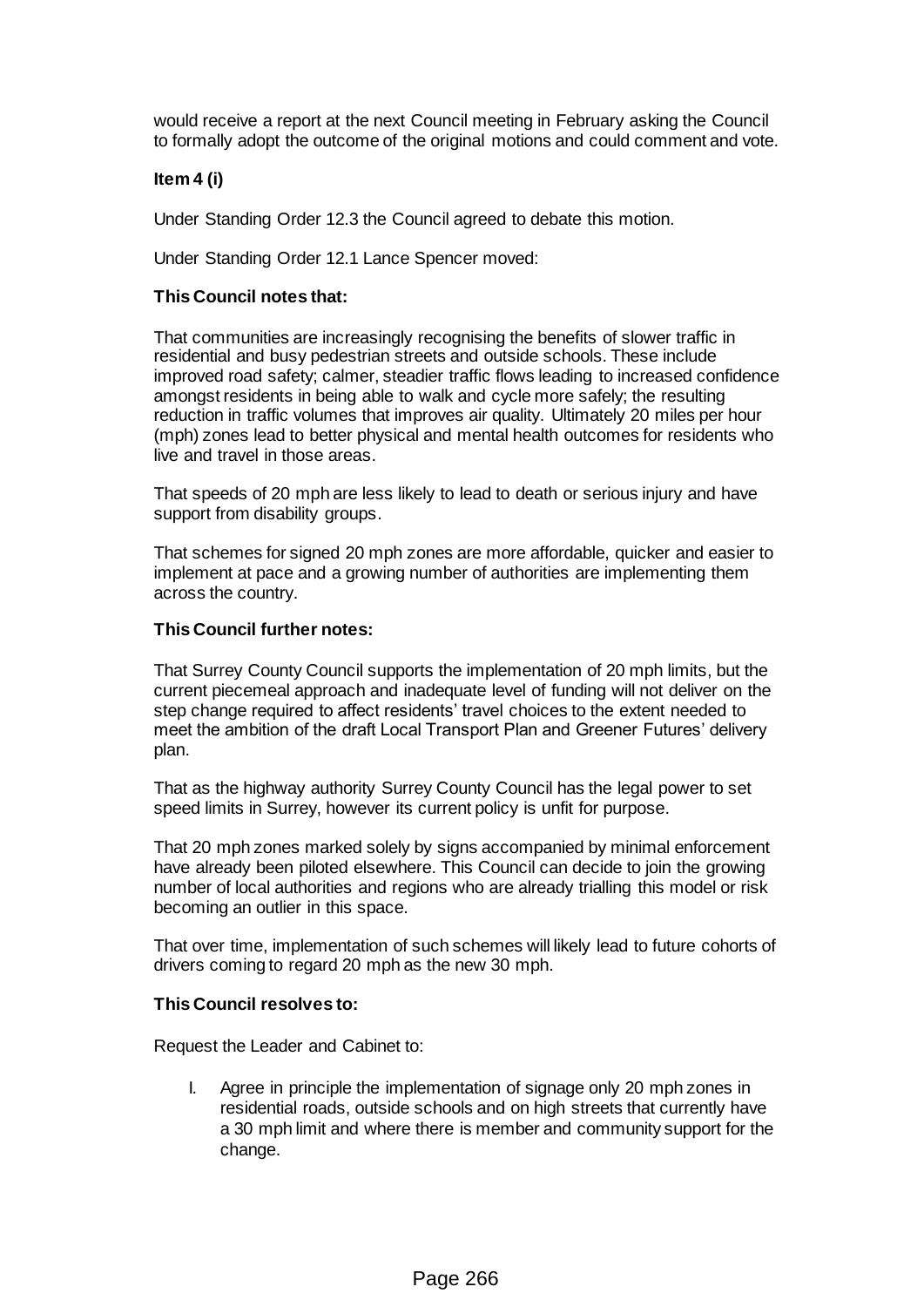- II. Agree to an amendment of the current speed policy to allow for implementation of schemes in appropriate areas even where mean speeds exceed 24 mph.
- III. Agree to establish a dedicated funding pot to provide adequate resources for the scheme to be implemented equitably across the county.

Lance Spencer made the following points:

- That it was an opportunity for the Cabinet Member for Transport and Infrastructure to support the proposed community-based approach to delivering 20 miles per hour (mph) zones across Surrey in support of the Local Transport Plan (LTP4).
- That New Year's Day 2022 was the hottest on record, 2021 was the fifth hottest year on record out of the past seven hottest years on record.
- That the residents of Surrey contributed about 20 million tonnes of carbon dioxide to the atmosphere each year.
- That to meet the Greener Futures Greener Futures Climate Change Delivery Plan 2021-2025 (CCDP) of net zero carbon emissions by 2050, emissions would need to be reduced by 1 to 3 million tonnes by 2025.
- That of Surrey's 6.6 million tonnes of carbon dioxide emitted per year from direct activities, 46% came from transport.
- That 20 mph zones brought a direct reduction in those emissions and helped people feel safer in active travel, walking and cycling.
- That 90% of car journeys in Surrey were local journeys less than five kilometres.
- That under the Council's current policy by the time the costs are considered, the proposed 20 mph zones were deemed financially unviable.
- That 28 million people in the UK lived in areas currently where there was a 20 mph zone or where such zones had been proposed.
- Highlighted examples across the UK of signed only 20 mph zones such as in Wales, Cornwall and the Scottish Borders which saw a 3 mph decrease.
- That Horsell Village had a signed only 20 mph zone and saw a 2 mph reduction in speed.
- Sought support from the Cabinet and called for the Council to be bold and to take the lead to address climate change.
- That he wanted to be able to say to his grandson when he was older that the Council did take action to deliver a greener future.

The motion was formally seconded by Angela Goodwin, who made the following comments:

- That road safety and addressing excess speeding was a key issue to residents with many deterred from cycling or walking as a result.
- That each 1 mph reduction in speed in an urban setting delivered a 6% reduction in casualties and 20 mph limits across wider areas delivered 20% fewer casualties.
- That 20 mph limits increased active travel bringing mobility benefits.
- Recommended Members to read articles by Scarlett McNally who noted that exercise was the miracle cure, preventing many diseases.
- Highlighted an article by the British Medical Journal which stated that physical activity could help avoid unnecessary social care.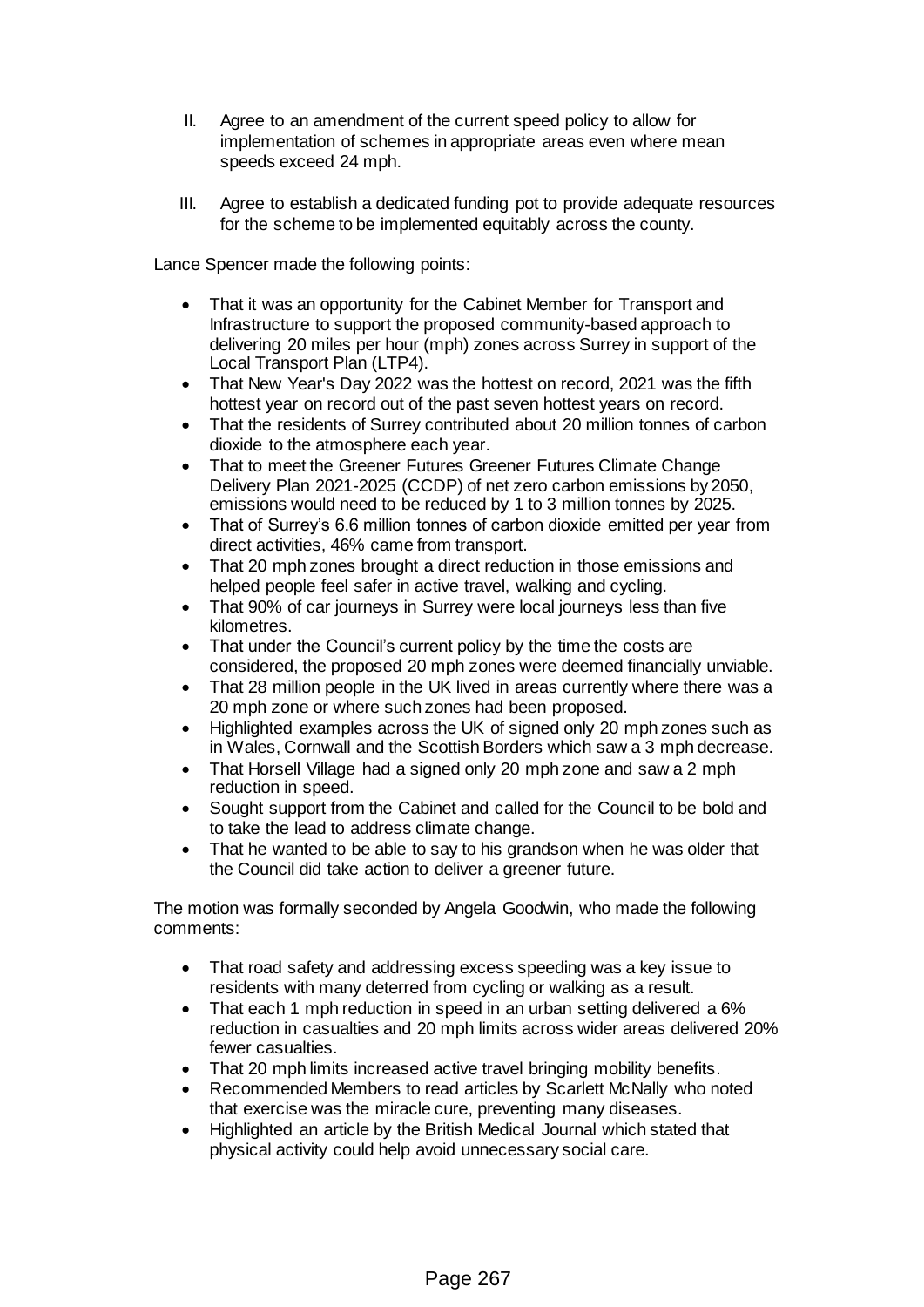- That the Council would not achieve the objectives in the new Local Transport Plan 4 and the Healthy Streets for Surrey policy without 20 mph priorities.
- That 20 mph limits created a breadth of benefits that Members must enable.

Robert Evans raised a point of order under Standing Order 21.2 noting that he believed the amendment by Matt Furniss formed a negative of the original motion and should not be allowed, particularly concerning resolutions one and two.

In response the Chair allowed the amendment, explaining that she did not consider it clear that the amendment negated the original motion as it could be read as adding qualifications to the proposal in the original motion.

Matt Furniss moved an amendment which had been published in the supplementary agenda on 17 January 2022 (Items 2 and 4), which was formally seconded by John O' Reilly.

The amendment was as follows (with additional words in bold/underlined and deletions crossed through):

## **This Council notes that:**

That communities are increasingly recognising the benefits of **In the last few years there has been a sharp increase in walking and cycling in Surrey**. s**S**lower traffic in residential and busy pedestrian streets **such as shopping areas** and outside schools **help encourage more active travel by walking and cycling**. These include improved road safety; calmer, steadier traffic flows leading to increased confidence amongst residents in being able to walk and cycle more safely; the resulting reduction in traffic volumes that improves air quality. Ultimately 20 miles per hour (mph) zones lead to better physical and mental health outcomes for residents who live and travel in those areas.

That speeds of 20 mph are less likely to lead to death or serious injury and have support from disability groups.

That schemes for signed 20 mph zones are more affordable, quicker and easier to implement at pace and a growing number of authorities are implementing them across the country.

#### **This Council further notes:**

That Surrey County Council supports the implementation of 20 mph limits, but the current piecemeal approach and inadequate level of funding will not deliver on the step change required to affect residents' travel choices to the extent needed to meet the ambition of the draft Local Transport Plan and Greener Futures' delivery plan.

That as the highway authority Surrey County Council has the legal power to set speed limits in Surrey**.** , however its current policy is unfit for purpose.

That 20 mph zones marked solely by signs accompanied by minimal enforcement have already been piloted elsewhere. This Council can decide to join the growing number of local authorities and regions who are already trialling this model or risk becoming an outlier in this space.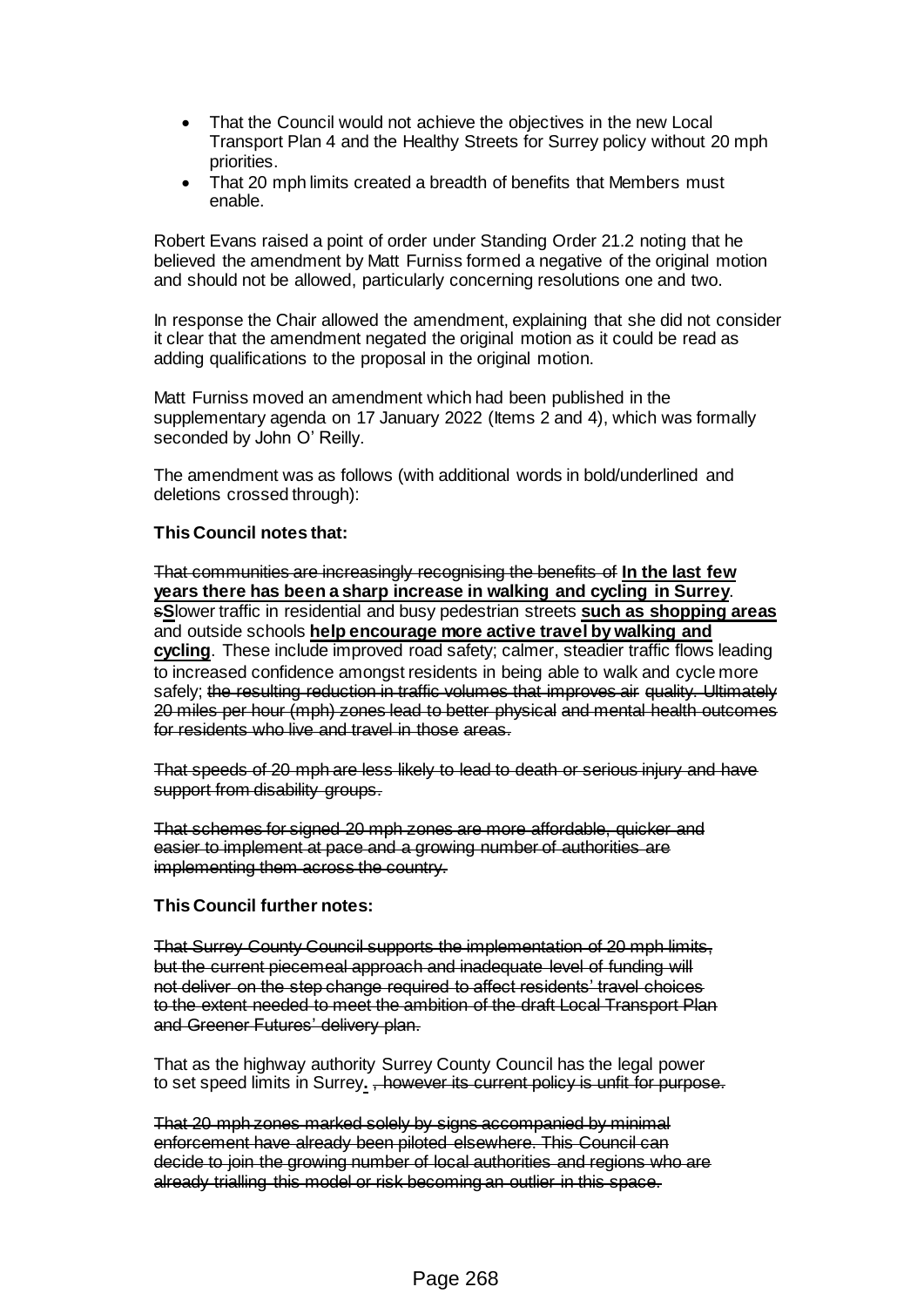That over time, implementation of such schemes will likely lead to future cohorts of drivers coming to regard 20 mph as the new 30 mph.

**Surrey County Council's "Setting Local Speed Limits" policy supports introducing signed only 20 mph speed limits where the existing speeds are 24 mph or less. There are likely to be lots of residential roads and busy shopping streets where it would be possible to introduce signed only 20 mph speed limits in Surrey. Members are allocated with local budgets for highway improvements that they can direct towards assessments and implementation of signed only 20 mph speed limits. Where the existing speeds are above 24 mph, then additional measures to reduce speeds should be considered to ensure the new lower speed limit is successful.** 

**In addition to the local highway budget, Community Infrastructure Levy funding could be used to assess and implement lower 20 mph speed limits. Assessment and implementation of lower 20 mph schemes could also be considered as part of Local Cycling and Walking Infrastructure Plans (LCWIP) being developed in each of Surrey's Boroughs and Districts.** 

#### **This Council resolves to:**

Request the Leader and Cabinet to:

- I. Agree in principle the implementation of **Reaffirm that Surrey County Council supports** signage **of** only 20 mph zones in residential roads, outside schools and on high streets that currently have a 30 mph limit, **where the existing average mean speeds are 24 mph or less,** and where there is member and community support for the change.
- II. Agree to an amendment of the current speed policy to allow for implementation of schemes in appropriate areas even where mean speeds exceed 24 mph. **Reaffirm that additional supporting measures will be needed to ensure the new lower 20 mph speed limit is successful if the existing mean average speeds are above 24 mph.**

III. Agree to establish a dedicated funding pot to provide adequate resources for the scheme to be implemented equitably across the county.

Matt Furniss spoke to his amendment, making the following points:

- Highlighted the Council's aim to set speed limits that were successful in managing vehicle speeds that were appropriate for the road's use.
- That reducing speeds may make communities more pleasant places to live.
- That the desire for lower speeds had to be balanced against the need for reasonable journey times.
- That 20 mph limits may be appropriate in residential areas, high streets and near schools.
- That changing from the national speed limits of 30, 60 or 70 mph would require a change in the road conditions.
- That a 20 mph signed only solution often only resulted in up to 2 mph lower speeds.
- That there should be no expectation that the police would be able to provide regular enforcement if the speed limit was set too low.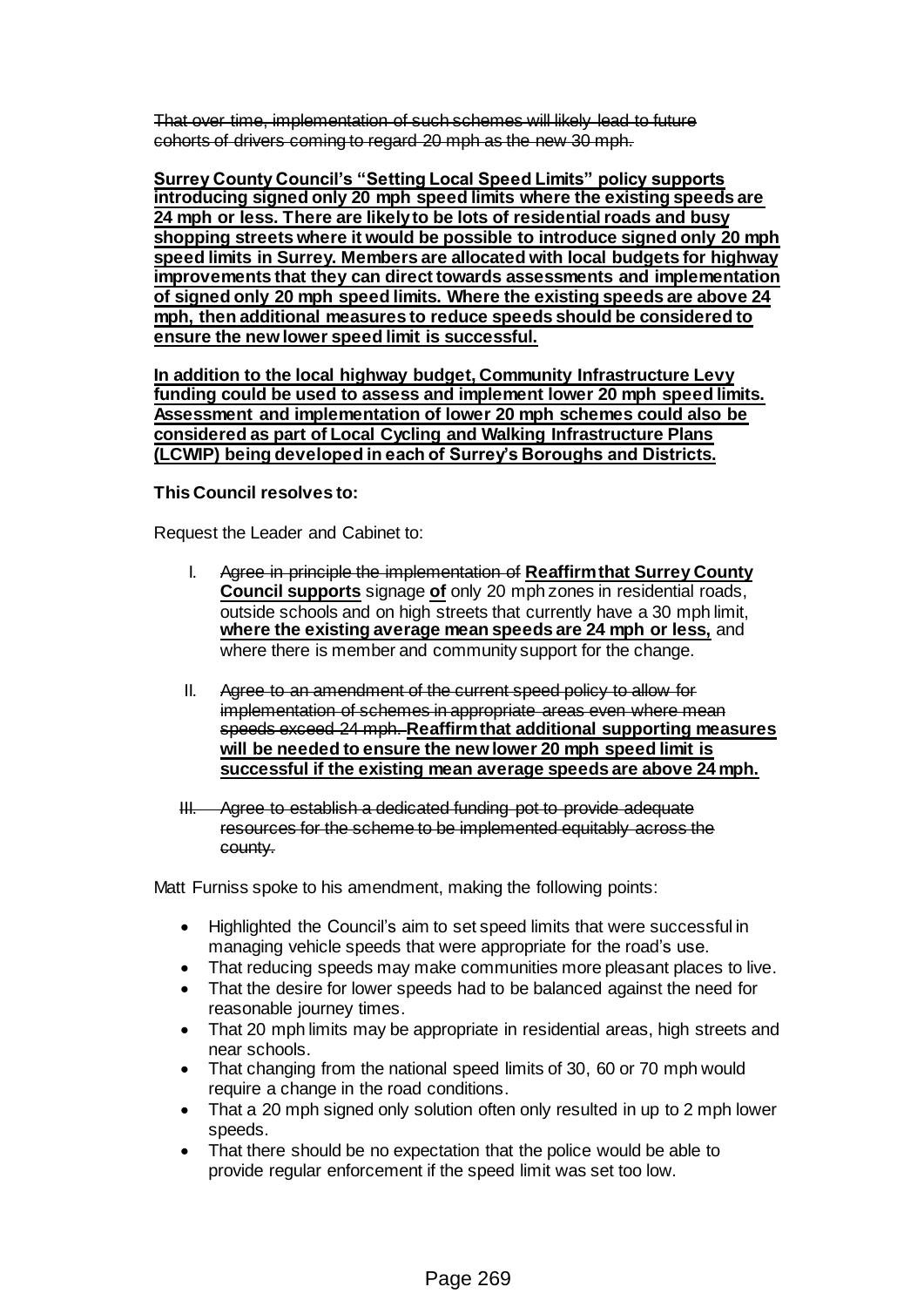- That 20 mph limits and zones were included within the Setting Local Speed Limits policy and since 2014 Surrey had introduced 93 formal 20 mph zones and a number of informal zones; the mean speed in such zones was 24 mph.
- That experience showed that changing to lower speed limits would not on their own slow down traffic, other measures were needed such as traffic calming.
- That mandatory variable 20 mph speed limits that only apply at certain times of the day were not effective at managing vehicle speeds.
- That areas in Wales were consulting on roads to be kept at 30 mph and Oxfordshire County Council's 20 mph signed only zones would be complemented by £8 million in traffic calming.
- That the Council had made a significant number of changes to traffic speeds through signage and through having appropriate road conditions.
- That it was not the policy that needed to change but Members' willingness to prioritise 20 mph limits and zones over other schemes.
- That the Council was putting an additional £1 million into road safety over the next three years to tackle concerns particularly outside Surrey's schools and areas with higher pedestrian movements.

The amendment was formally seconded by John O'Reilly, who made the following comments:

- Welcomed the additional £1 million for road safety.
- Noted the call for a 20 mph zone in Hersham in order to improve road safety.
- That the original motion called for 20 mph limits which would make pedestrians and cyclists feel safer; that was true with the current policy where a speed limit of 20 mph could be introduced without other measures where the average speed was 24 mph or less.
- Noted concern in arbitrarily reducing the speed limit to 20 mph without other measures such as traffic calming - where the natural speed was 30 mph as it would give a false sense of security particularly to pedestrians.
- That even if 90% of drivers adhered to a reduction in the speed limit from 30 mph to 20 mph, 10% may not and may cause an accident.
- Urged caution in increasing the amount of 20 mph zones in Surrey if the police were not able to enforce them.

Lance Spencer did not accept the amendment and he made the following comments:

- Noted that the previous Cabinet Member for Transport and Member for his division was responsible for getting a 20 mph speed limit which was only implemented on a small section of the High Street in Horsell Village due to the cost of traffic calming and engineering.
- That the Council's policy must change in order to implement a wider 20 mph zone in Horsell Village, the original motion called for that change through requesting 20 mph signage costing around £20,000 compared to traffic calming costing £100,000.
- That the additional paragraphs in the amendment around Members' being allocated local budgets for highway improvements and the use of the Community Infrastructure Levy (CIL) to implement 20 mph speed limits and zones would divert money - that could be used to fill potholes and improve pavements - towards pointless traffic calming schemes.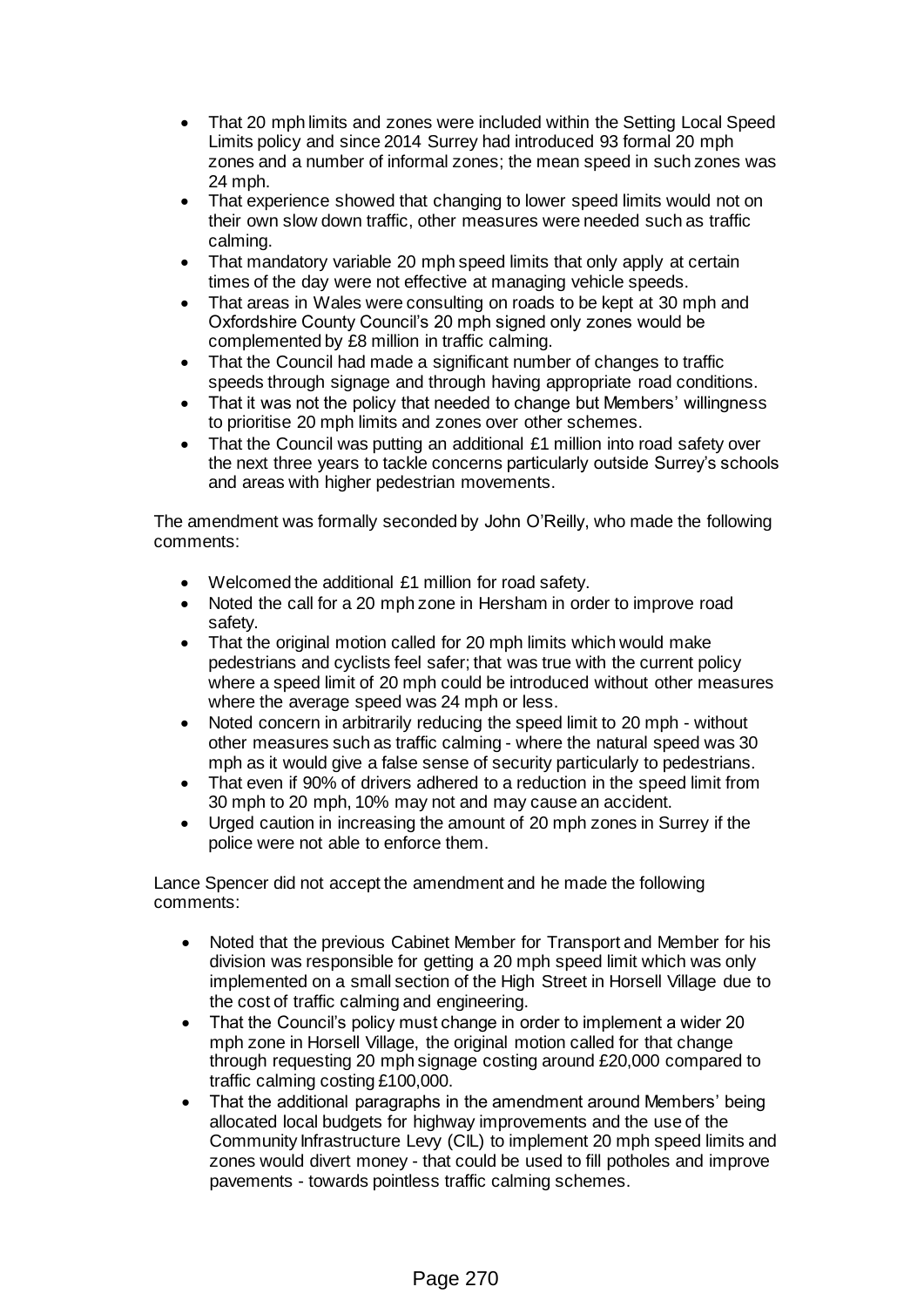- That the Cabinet Member for Transport and Infrastructure appeared to support 20 mph whilst ensuring that the 20 mph zones cannot be implemented across Surrey.
- That the issue would be reoccurring until a cost-effective way of implementing 20 mph zones was found.

Eleven Members spoke on the amendment and made the following comments:

- That the text of the amendment in the second resolution formed a negative of the original motion and should have been disallowed, those not in support should simply vote against the original motion; as rather than amend the current policy as noted in the original motion the amendment sought to reaffirm the need for additional supporting measures concerning mean speeds above 24 mph.
- That the 24 mph threshold and all speed limits were arbitrary, there was no natural speed limit.
- That the original motion provided a chance for the Council's Conservative Party administration to support 20 mph speed limits.
- That the amendment was a business as usual approach, nullifying the intent of the original motion.
- Noted the difficulty in getting new 20 mph zones to be considered, Members must be responsive to what their local communities requested.
- Encouraged Members to jointly speak to the Monitoring Officer to clarify the interpretation of Standing Order 21.2.
- Welcomed the Cabinet Member for Transport and Infrastructure's restatement of his promise to tackle the backlog of measures concerning school road safety audits.
- Highlighted an example where a damaged 20 mph zone sign was replaced with 20 mph painted on tarmac, the zone could have been extended so drivers slowed down sooner.
- That the Council could actively highlight road safety and the carbon reduction benefits of 20 mph speed limits in residential areas, supporting their introduction through working with schools and communities.
- That alongside enforcement, behaviour change was vital.
- That the original motion's proposed change of policy would make Surrey better by making residential roads around schools and villages safer.
- That implementing 20 mph speed limits would cost money similar to implementing HGV weight restriction orders and pedestrianising town centres which would see a shift to a more sustainable transport system, less road surfacing costs and meeting the climate change commitments.
- That the amendment went against the wishes of many residents, who had concerns over speeding vehicles on residential roads, the current 30 mph speed limit is highly inappropriate on many local roads.
- That walking and cycling to school was beneficial for the health of children, parents were reluctant to encourage that due to road safety concerns.
- That it was inappropriate to put 20 mph speed limits and zones in competition with other ITS schemes - whose funding have been reduced.
- That the original motion was carefully worded so it did not automatically apply to every road.
- That a signed only 20 mph zone in Fetcham was dangerous and so traffic calming was implemented.
- Noted confusion in the original motion which mixed issues around climate change, road safety and what residents would like, a 20 mph zone itself was not safe as it must be implemented safely for all road users.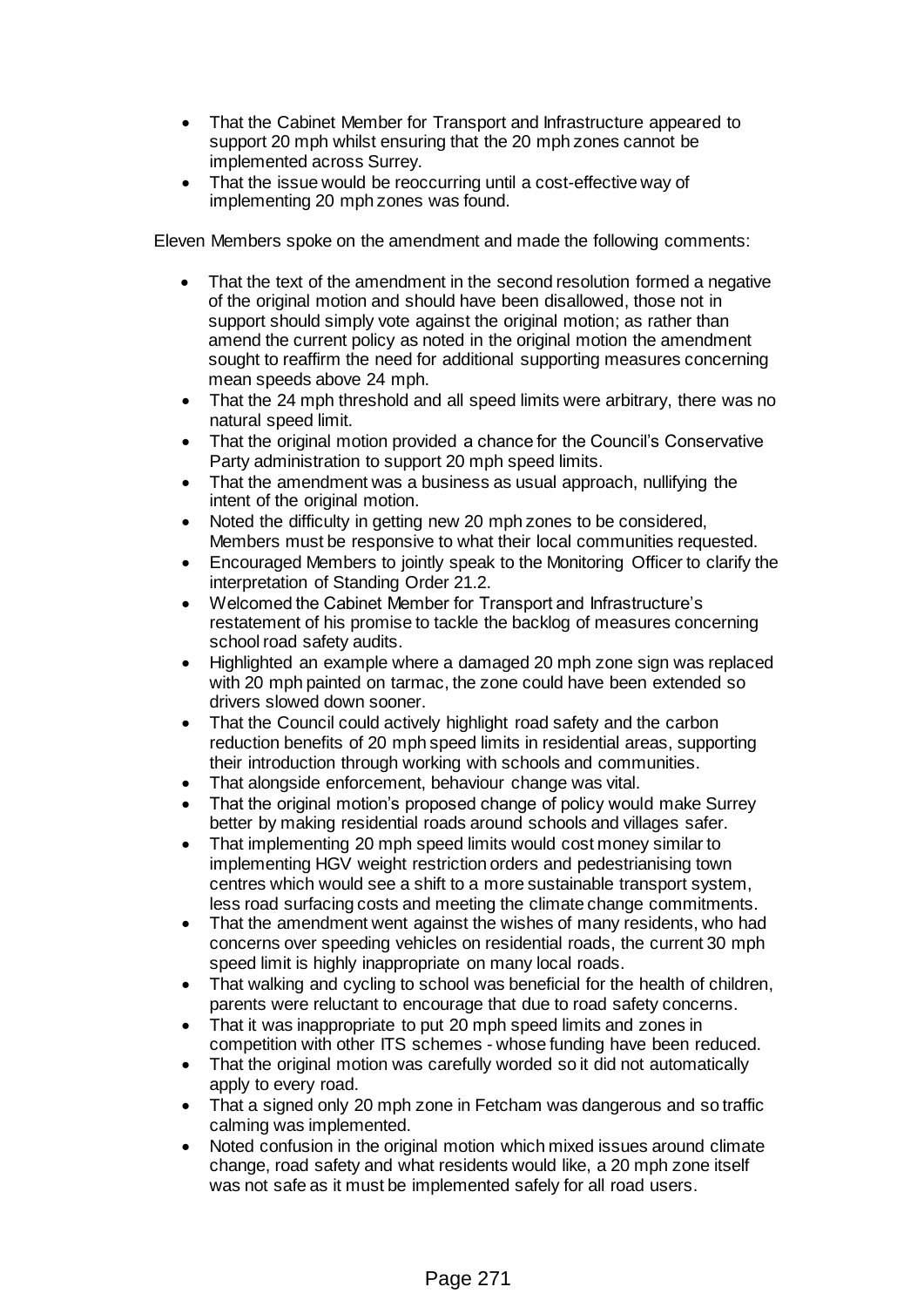- That the Council's policy was designed for road safety, disregarding it and labelling it artificial was odd as 20 mph speed limits were also arbitrary.
- Supported the amendment's call for targeted 20 mph speed limits rather than blanket zones.
- Was seeking to get a 20 mph speed limit in the High Street in Chobham which was important in terms of school children's safety around the crossing, a 20 mph speed zone throughout the village would be inappropriate.

Ayesha Azad raised a point of order under Standing Order 22, procedural motion: "that the question be now put".

In response, the Chair explained that as previously stated in reference to the point of order raised under Standing Order 21.2, she would allow the debate to continue.

- Noted that the 30 mph speed limit was introduced in 1934 where roads and the number of vehicles differ to today.
- That the Council must look at up-to-date legislation and advice from DfT such as the 2013 circular which emphasised that it was up to the local authority to look at 20 mph speed limits and zones to ensure greater safety.
- That it was not DfT that was enforcing traffic calming measures when speed limits exceed the 24 mph mean, but the local authority.
- Urged the Cabinet Member for Transport and Infrastructure to look at a 2018 Atkins report outlining the widespread use of 20 mph sign only limits.
- That due to the pandemic making use of outdoor spaces has become more important.
- That traffic calming was expensive and thwarted many 20 mph sign only limit requests.
- That the Council cannot encourage walking and cycling through the business as usual approach as noted in the amendment, the Council must update current speed limits.
- That the amendment suggests using CIL money, yet a number of Borough and District Councils have not collected a sufficient amount of CIL money.
- That physical traffic calming such as speed humps were environmentally damaging as they caused increased particulates.
- That sign only 20 mph speed limits were an appropriate mechanism suited to residential streets for example in Brent in Camden.
- Highlighted the statistics around road casualties whereby a child is three times more likely to die if hit in a 30 mph vehicle collision compared to a 20 mph vehicle collision.
- Noted some discomfort with the word zones, highlighting the blanket implementation on certain main roads in neighbouring London Boroughs.
- That it was vital for the Council to look at the evidence of successful 20 mph schemes implemented across the UK.
- That the Council should trial 20 mph zones with signs only where there was Member and community support.
- That there was support from residents in Haslemere for a 20 mph speed limit particularly in appropriate areas such as the High Street where older buildings are affected by speeding traffic.
- That fines were not effective to bring about the change from new legislation, it was educating young people that was vital.
- That Surrey must act now through putting up 20 mph signs, with behaviour change promoted through advertising and other means.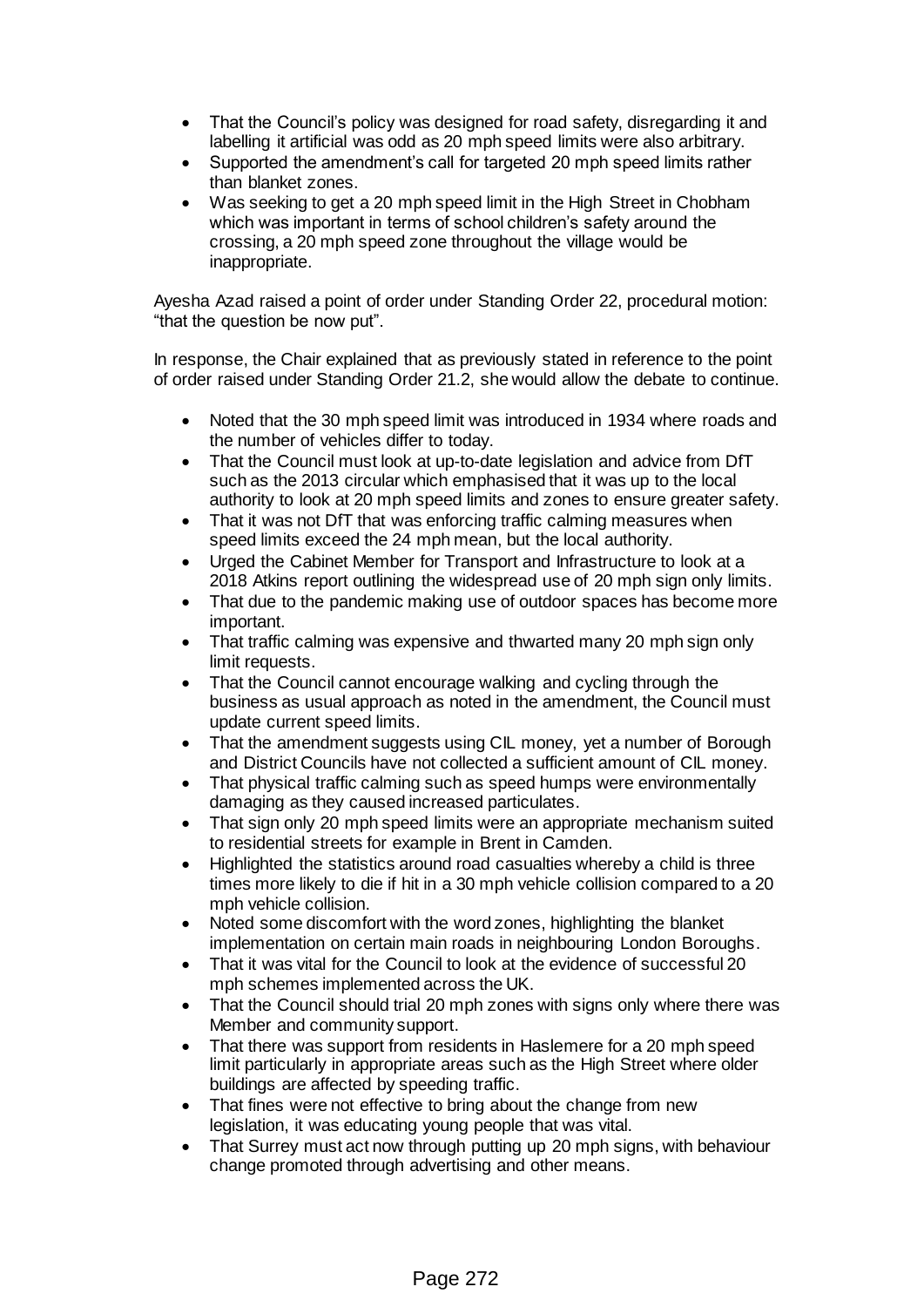The Chair asked Matt Furniss, as proposer of the amendment to conclude the debate, he made the following comments:

- That there had been some confusion in the debate, he clarified that there already were signed only 20 mph zones within Surrey in accordance with national guidance and as permitted by the existing policy - where mean speeds were below 24 mph.
- That it was vital to ensure the most appropriate speed at the most appropriate location, 20 mph zones in Surrey were supported where appropriate by signs or by engineering methods.

The amendment was put to the vote with 47 Members voting For, 31 voting Against and no Abstentions.

Therefore the amendment was carried and became the substantive motion.

Under Standing Order 28.1 ten Members demanded a recorded vote, the substantive motion was put to the vote with 46 Members voting For, 31 voting Against and no Abstentions.

The following Members voted for it:

Maureen Attewell, Ayesha Azad, Steve Bax, Jordan Beech, Luke Bennett, Liz Bowes, Natalie Bramhall, Helyn Clack, Clare Curran, Paul Deach, Kevin Deanus, John Furey, Matt Furniss, Tim Hall, David Harmer, Edward Hawkins, Marisa Heath, Trefor Hogg, Robert Hughes, Jonathan Hulley, Saj Hussain, Rebecca Jennings-Evans, Frank Kelly, Riasat Khan, Rachael Lake, Victor Lewanski, David Lewis (Cobham), David Lewis (Camberley West), Scott Lewis, Andy Lynch, Cameron McIntosh, Sinead Mooney, Bernie Muir, Mark Nuti, John O'Reilly, Tim Oliver, Rebecca Paul, Becky Rush, Tony Samuels, Lesley Steeds, Mark Sugden, Richard Tear, Alison Todd, Denise Turner-Stewart, Jeremy Webster, Buddhi Weerasinghe.

The following Members voted against it:

Catherine Baart, John Beckett, Amanda Boote, Stephen Cooksey, Colin Cross, Nick Darby, Fiona Davidson, Jonathan Essex, Robert Evans, Chris Farr, Paul Follows, Will Forster, Angela Goodwin, Nick Harrison, Robert King, Eber Kington, Andy MacLeod, Ernest Mallett MBE, Jan Mason, Julia McShane, Carla Morson, George Potter, Catherine Powell, Penny Rivers, John Robini, Joanne Sexton, Lance Spencer, Chris Townsend, Liz Townsend, Hazel Watson, Fiona White.

Therefore it was **RESOLVED** that:

## **This Council notes that:**

In the last few years there has been a sharp increase in walking and cycling in Surrey. Slower traffic in residential and busy pedestrian streets such as shopping areas and outside schools help encourage more active travel by walking and cycling. These include improved road safety; calmer, steadier traffic flows leading to increased confidence amongst residents in being able to walk and cycle more safely.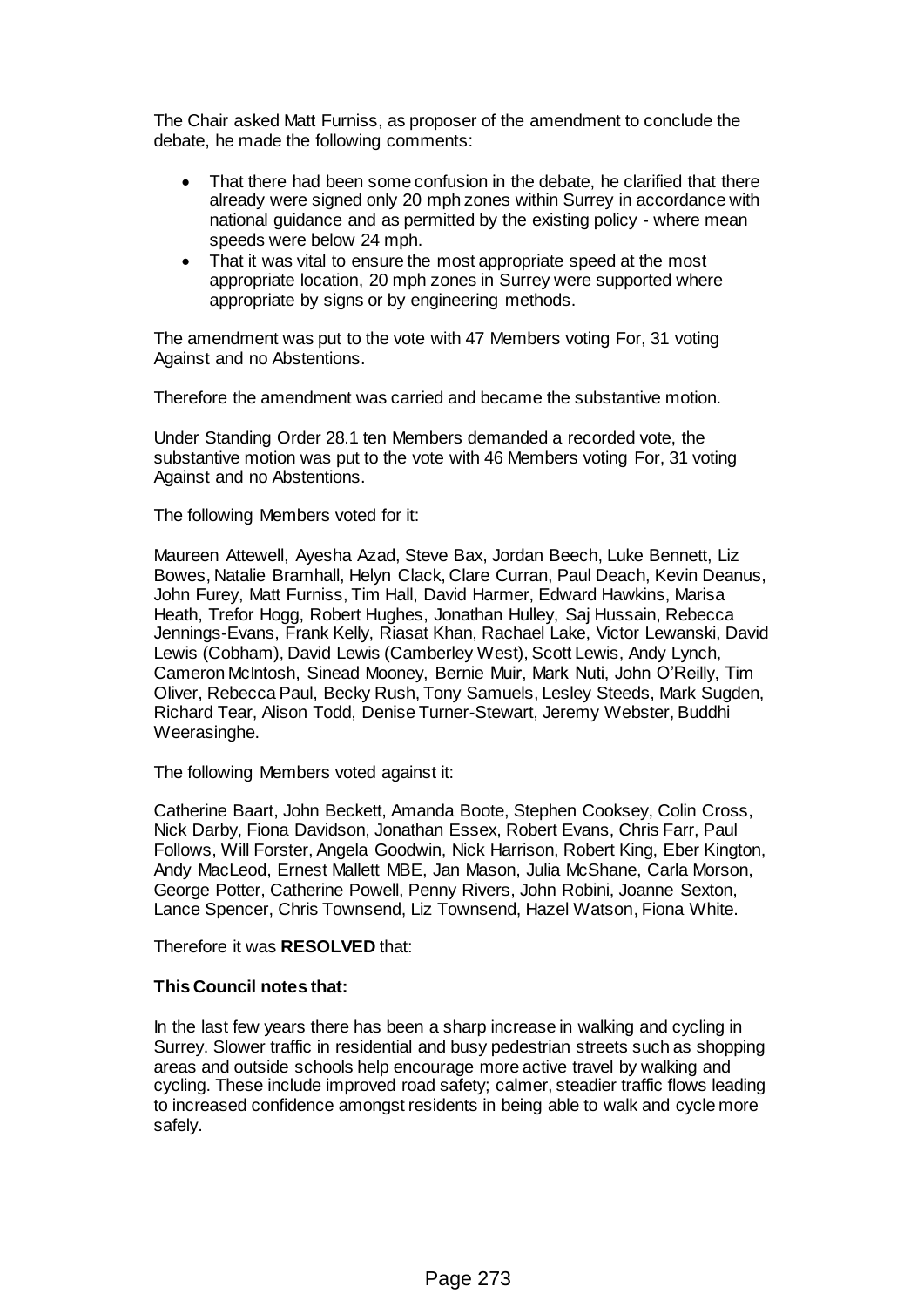## **This Council further notes:**

That as the highway authority Surrey County Council has the legal power to set speed limits in Surrey.

Surrey County Council's "Setting Local Speed Limits" policy supports introducing signed only 20 mph speed limits where the existing speeds are 24 mph or less. There are likely to be lots of residential roads and busy shopping streets where it would be possible to introduce signed only 20 mph speed limits in Surrey. Members are allocated with local budgets for highway improvements that they can direct towards assessments and implementation of signed only 20 mph speed limits. Where the existing speeds are above 24 mph, then additional measures to reduce speeds should be considered to ensure the new lower speed limit is successful.

In addition to the local highway budget, Community Infrastructure Levy funding could be used to assess and implement lower 20 mph speed limits. Assessment and implementation of lower 20 mph schemes could also be considered as part of Local Cycling and Walking Infrastructure Plans (LCWIP) being developed in each of Surrey's Boroughs and Districts.

## **This Council resolves to:**

Request the Leader and Cabinet to:

- I. Reaffirm that Surrey County Council supports signage of only 20 mph zones in residential roads, outside schools and on high streets that currently have a 30 mph limit, where the existing average mean speeds are 24 mph or less, and where there is member and community support for the change.
- II. Reaffirm that additional supporting measures will be needed to ensure the new lower 20 mph speed limit is successful if the existing mean average speeds are above 24 mph.

## **Item 4 (ii)**

Under Standing Order 12.3 the Council agreed to debate this motion.

Under Standing Order 12.1 Catherine Baart moved:

#### **This Council notes that:**

- The Local Government Association forecasts 700,000 new jobs in the Green economy by 2030, and that the Green economy will grow at a higher rate than the economy as a whole.
- Delivering the Council's Climate Change Strategy and Delivery Plan will need more people employed in 'Green Jobs' in Surrey.
- The UK has a green skills shortage, highlighted for example by the shortfall in trades needed for energy efficient retrofit of UK buildings.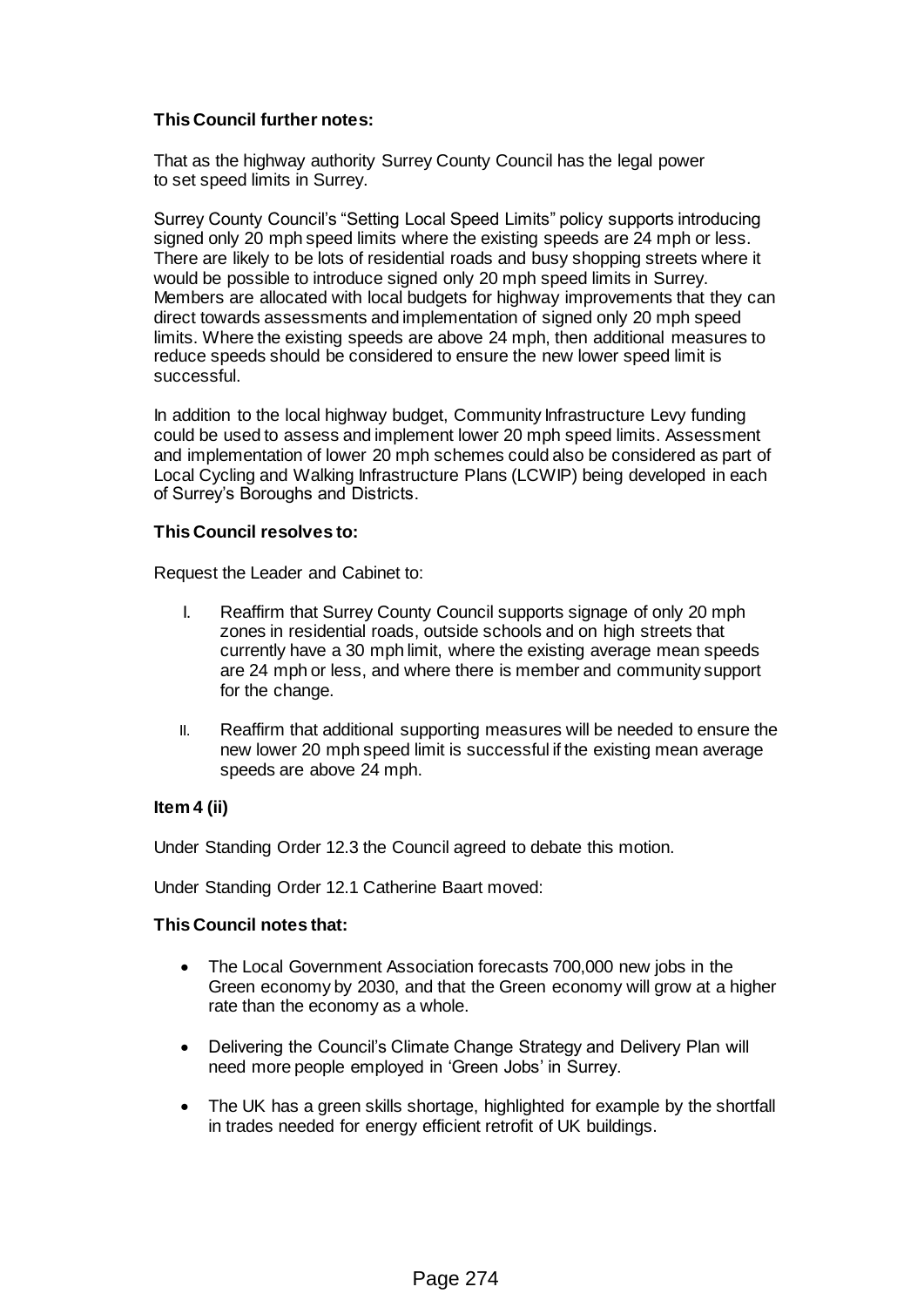- There is an opportunity to Build Back Better after the pandemic, through workers reskilling to move into green jobs, and apprenticeships in low carbon industries, particularly in:
	- areas with higher unemployment;
	- for younger people; and
	- for people living near Heathrow and Gatwick airports who have been impacted by the reduction in flights.

## **This Council agrees that:**

- Taking the lead on developing new training and skills opportunities would support Surrey County Council's Greener Futures ambitions and a more resilient, sustainable Surrey economy.
- Taking this lead should involve working with Surrey's further education colleges and universities, as well as with appropriate businesses
- Training and skills development should be inclusive, fully accessible regardless of income, or background, as well as for those with disabilities.

## **This Council resolves to:**

Request the Leader and Cabinet to:

I. Produce a place-based, costed Green Skills & Jobs Plan to support Surrey's Climate Change Delivery Plan, initially targeting areas with higher youth unemployment.

Catherine Baart made the following points:

- That green jobs and skills in Surrey were not just necessary to meet the Council's climate change targets, but they represented a new job sector and presented a new opportunity for the Council to address its other ambitions of tackling inequality and ensuring that no one is left behind.
- That the Greener Futures CCDP whilst wide-ranging, was not a plan for developing green jobs and skills.
- That a plan for green jobs and skills in Surrey cuts across all areas of the Council's responsibilities and required coordination between services outside of the Greener Futures team such as children and families, education and learning, levelling up and pathways for employment such as for Care Leavers.
- Noted awareness in the work underway with the University of Surrey and some of the Borough and District Councils, but was not clear on what the terms of reference for those activities were.
- That by agreeing the original motion Members would signal support for coordinated action to obtain long term benefits from green jobs and skills for Surrey.

The motion was formally seconded by Catherine Powell, who reserved the right to speak.

One Member made the following points:

 Welcomed the positive original motion and recognised the wider environmental work undertaken by the motion's proposer.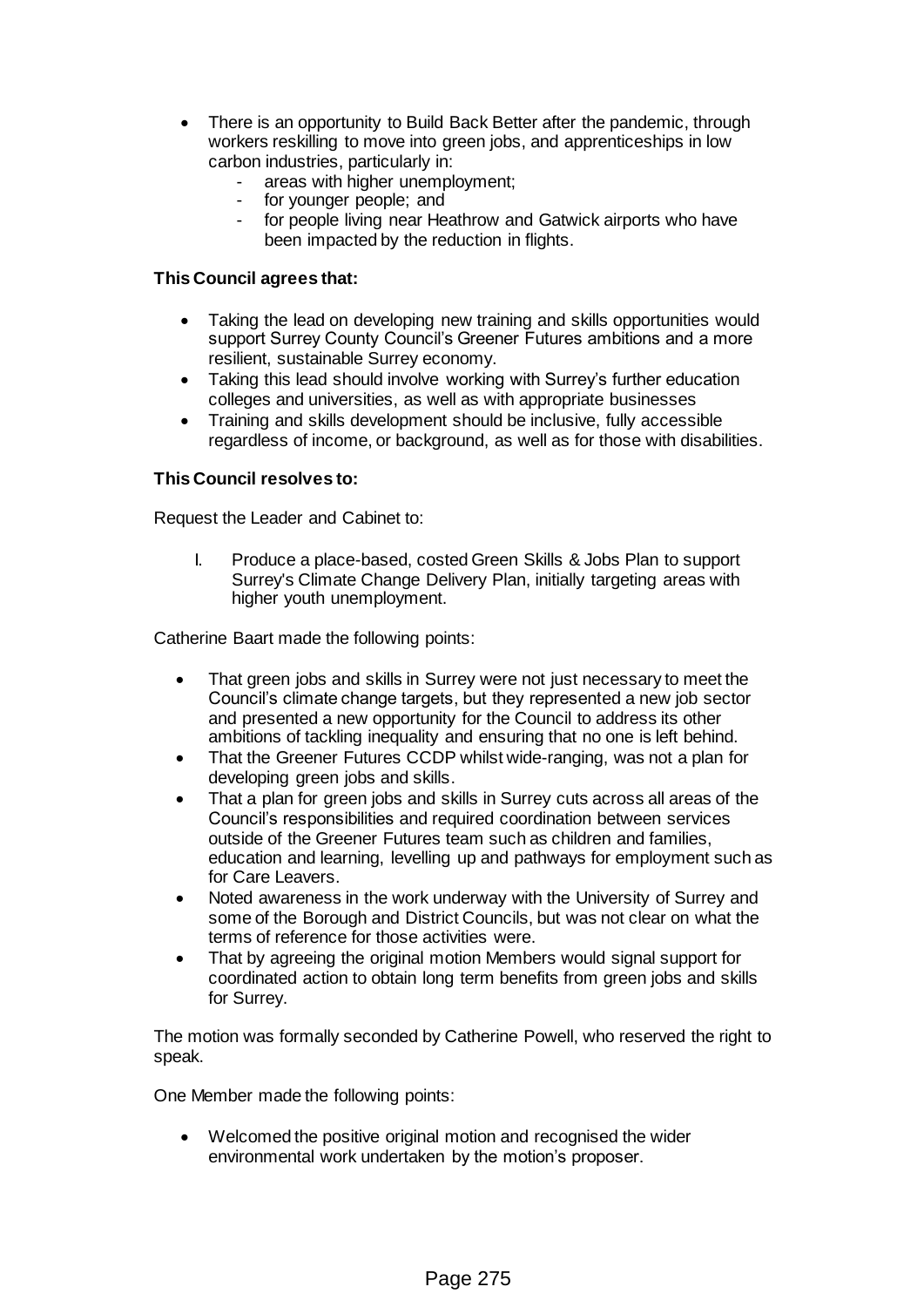- Noted that the Council has recognised that there was a huge opportunity for Surrey's employers and residents to play a key role in meeting the skill gaps in the green job market and have a competitive edge to accelerate its ability to meet the net zero targets and adapt to the future.
- That research by the Local Government Association highlighted that the local carbon and renewable energy economy was likely to produce 28,000 additional jobs in Surrey by 2050.
- That the Council was leading on the commissioning of further research.
- Highlighted that the Greener Futures CCDP recognised the importance of being ready to meet the future needs of the green economy; such as through developing a Green Skills Academy.
- Highlighted priority three of Surrey's Economic Strategy to maximise opportunities within a balanced, inclusive economy; the Council was working closely with partners to deliver a skill system fit for the future and to ensure that building green growth was central to the Council's work.
- Highlighted that the Council has a lead role in the One Surrey Growth Board and noted the production of a county-wide Surrey Skills Improvement Plan; and a lead role to test innovative ideas through pilots such as the installation of low carbon heating options such as gas pumps.
- That whilst the principle of the original motion and supporting comments were right, in her capacity as the Cabinet Member for Environment she could not support the original motion as the Council was already taking action as outlined in the Greener Futures CCDP and continued to develop its approach through the Greener Futures Reference Group.

Catherine Powell, the seconder of the motion, made the following comments:

- Welcomed the Leader's openness as noted in his statement in calling for Members to raise issues to be addressed.
- That a green and sustainable economy that would benefit everyone had an ecological, an economic and a social pillar.
- That the Council's child poverty policy being formulated talked about focusing on addressing the root causes of poverty so that one is left behind and she stressed that it must not simply include mitigations.
- That growth in the green economy offered an opportunity for the Council to promote green skills; achieved through producing a place-based costed Green Skills and Jobs Plan to support the Greener Futures CCDP.
- That whilst the Greener Futures CCDP had many good initiatives within it, there was mention only about developing a Green Skills Academy.
- That a plan was needed that looked at the needs of young people particularly in areas of high unemployment and sought to link those young unemployed people with skills and opportunities to benefit the county.
- That although the Council was developing its approach around the Greener Futures CCDP as noted by the Cabinet Member for Environment, she commended the original motion as the place-based element was currently missing in the Greener Futures CCDP.

The Chair asked Catherine Baart, as proposer of the motion, to conclude the debate:

 Endorsed the points made by the original motion's seconder, highlighting that the green economy was a new sector and provided an opportunity for the Council to do things differently.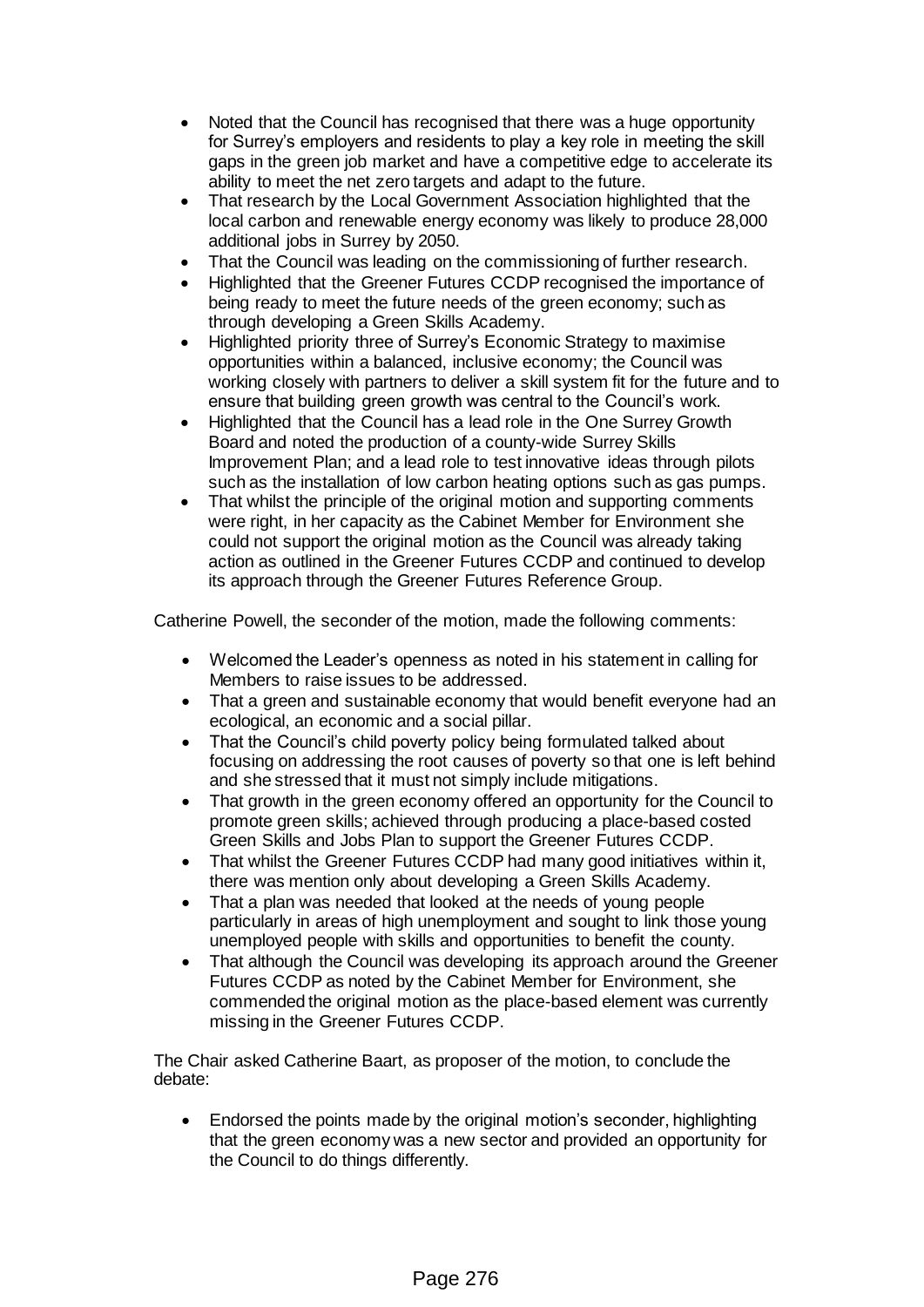- That the green economy was not just an opportunity for greener futures, but for social sustainability through levelling up to ensure that no one is left behind.
- That a place-based system was vital to address to the pockets of inequality in Surrey.

The motion was put to the vote with 30 Members voting For, 46 voting Against and no Abstentions.

Therefore, it was **RESOLVED** that:

The motion was lost.

#### **Item 4 (iii)**

Under Standing Order 12.3 the Council agreed to debate this motion.

Under Standing Order 20.3(a) Catherine Powell moved a proposed alteration to the original motion standing in her own name.

The proposed alteration to the motion was as follows (with additional words in bold/underlined and deletions crossed through):

#### **This Council notes that:**

Surrey Highways devotes a great deal of time and resource working with utilities companies to identify unmarked assets requiring repair **and making sure that they are kept temporarily safe until the utility makes a permanent repair to their asset.**

The two year **six month** grace period granted to utility companies to leave in place temporary repairs before making permanent repairs can often have an adverse and unreasonable impact on residents and businesses.

#### **Therefore, this Council requests the Cabinet Member for Transport and Infrastructure to calls upon the Leader and Cabinet to resolve to:**

- I. Lobby the Government to**:**
	- **a. Reduce the interim reinstatement period from 6 months to 1 month.**
	- **b. Extend the 2-year guarantee period of utility repairs undertaken by utility companies to 5 years.**
	- **c. Introduce a timescale for repairs for 'Section 81' (of NRSWA) for Defective Apparatus, so that utilities must complete repairs in a short time period once reported of no more than 3 months.**
	- **d.** Introduce a statutory requirement for local authorities and private utility companies to work in partnership and to use technology such as RFID (radio-frequency identification) in order to record the location, service history and other data of an asset, and to record and share asset data going forward **to continue to improve the efficiency of work going forward**.
- II. Lobby the Government to reduce the two-year period for permanent repairs to less than a year, and for utility companies to maintain a register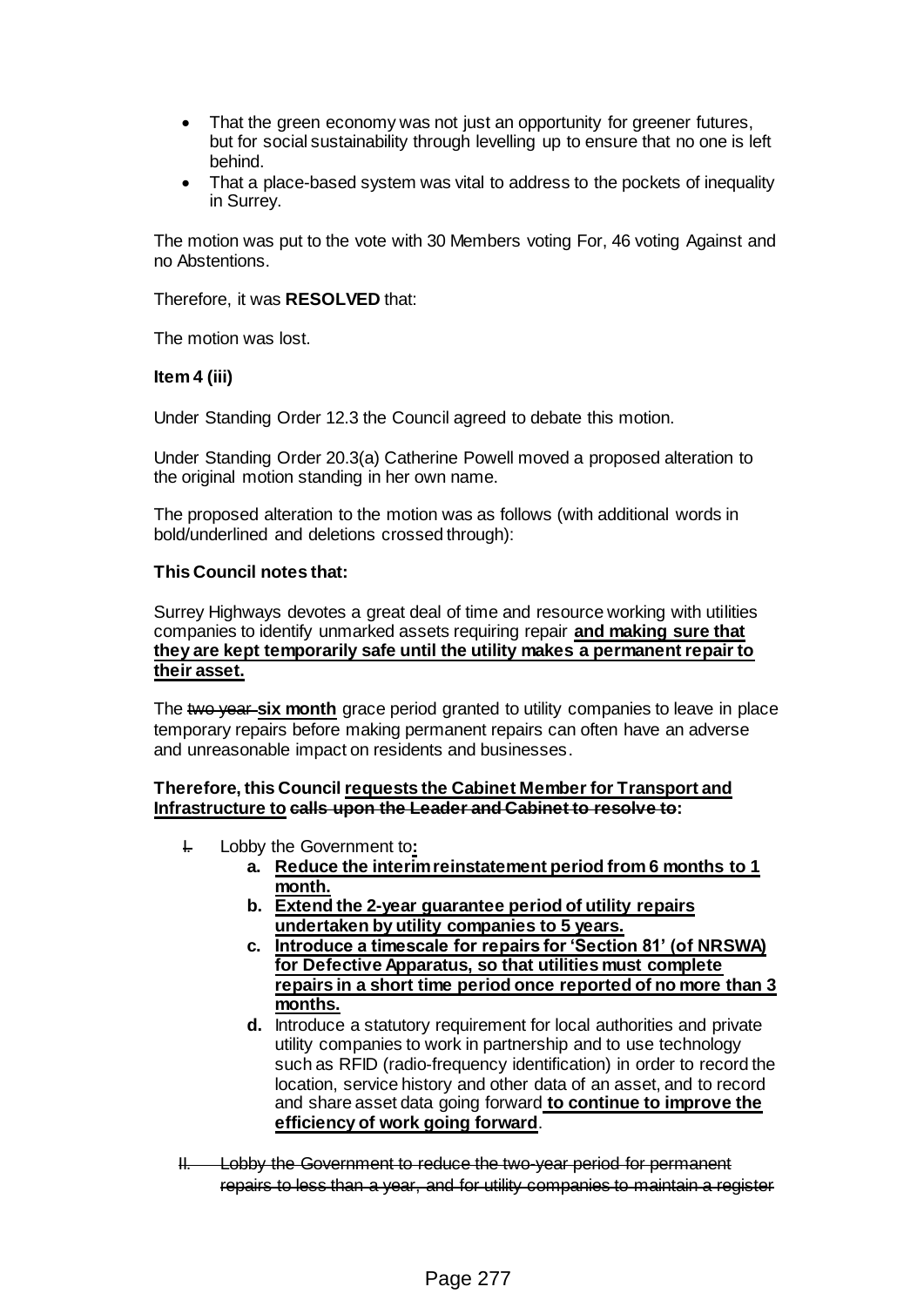of all such temporary repairs to be shared regularly with the relevant highway authority.

The proposed alteration to the original motion was put to the vote with 29 Members voting For, 46 voting Against and no Abstentions.

Therefore, it was **RESOLVED** that:

The Council voted Against the proposed alteration of the original motion.

Eber Kington raised a point of order under Standing Order 12.2 noting that if the original motion was not moved the notice would lapse.

The Chair responded that the proposer of the original motion may withdraw her original motion and may bring it back to the next meeting of the Council.

Catherine Powell withdrew her original motion, noting that she required further information from the Cabinet Member for Transport and Infrastructure before she would bring it back to Council.

Nick Harrison raised a point of order under Standing Order 11.6 noting that the next Council meeting in February was the Annual Budget meeting where the presumption was against original motions.

The Chair responded that accepting original motions at the Annual Budget meeting was at the Chair's discretion and noted that the original motion had not been moved.

*The meeting was adjourned for a comfort break at 12.59 pm*

*The meeting was resumed at 13.07 pm*

Eber Kington raised a point of order under Standing Order 13.1 asking how long was left to debate the remaining original motions out of the 1 hour 30 minutes time limit.

The Chair responded that there was around 20 minutes left not including the time to conduct the roll calls, the time limit was at her discretion.

## **Item 4 (iv)**

Under Standing Order 12.3 the Council agreed to debate this motion.

Under Standing Order 12.1 Bernie Muir moved:

#### **This Council notes that:**

 Mental health issues are experienced by old and young alike across all walks of life, and many either do not seek help, struggle to get help or do not necessarily get the help they need.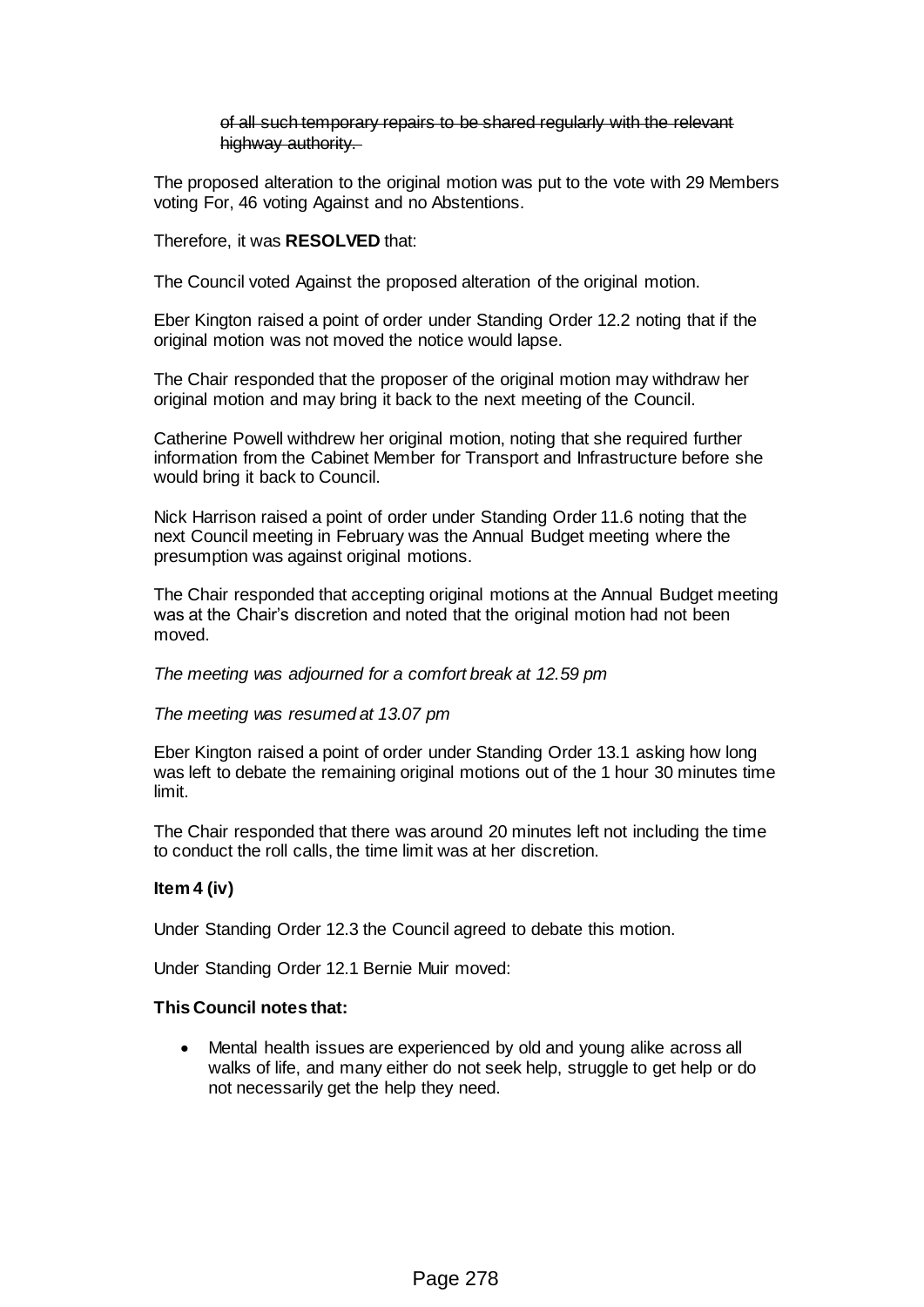## **This Council further notes that:**

- Greater numbers of Surrey residents, of all ages, are experiencing pronounced mental health problems, which have been exacerbated by Covid-19, national and tiered lockdowns, social distancing and the effects of trauma, bereavement, and economic insecurity.
- The negative impact this has on society, the economy, employment and education of the people of Surrey, that it increases health inequality, with those experiencing mental health problems experiencing physical health problems, likely to smoke, be overweight, use drugs and drink alcohol to excess, fall into poverty, and are overrepresented in the criminal justice system.
- This Council re-affirms the Surrey Health and Wellbeing Board's declaration that, "By 2030, we want Surrey to be a uniquely special place where everyone has a great start to life, people live healthy and fulfilling lives, are enabled to achieve their full potential and contribute to their community and no one is left behind."
- This Council welcomes the actions of the Adults & Health Select Committee in establishing a Mental Health Journey Task Group, which consulted widely amongst people of Surrey with lived experience of mental health problems. This ultimately led to a Surrey Integrated Mental Health Partnership Board and the Council endorses their key aims of their Surrey Mental Health Plan, including:
	- Improving and expanding crisis services, including increasing bed capacity and support;
	- Expanding our GP Integrated Mental Health Services which provides specialist mental health access and support in primary care settings;
	- Transforming our community mental health teams;
	- Better, post diagnosis dementia support;
	- Expanded perinatal mental health services;
	- Reducing the number of out of Surrey placements;
	- Taking advantage of digital innovation to improve services;
	- Improved support for our BAME communities;
	- Implementing our Mental Health Partnership Board improvement plans for children and young people;
	- An additional £6m investment in a new Emotional Wellbeing Mental Health contract for children and young people with a focus on early intervention, work in schools and reduced service backlogs;
	- The provision of high acuity eating disorder beds within Surrey;
	- Focused action on suicide prevention and reduction of self-harm.

## **This Council therefore resolves to:**

- I. Call for urgency in delivering the recommendations of the Mental Health Journey Task Group.
- II. Encourage all partners in the Integrated Mental Health Partnership Board to give assurances that they will fully fund and resource the plan to ensure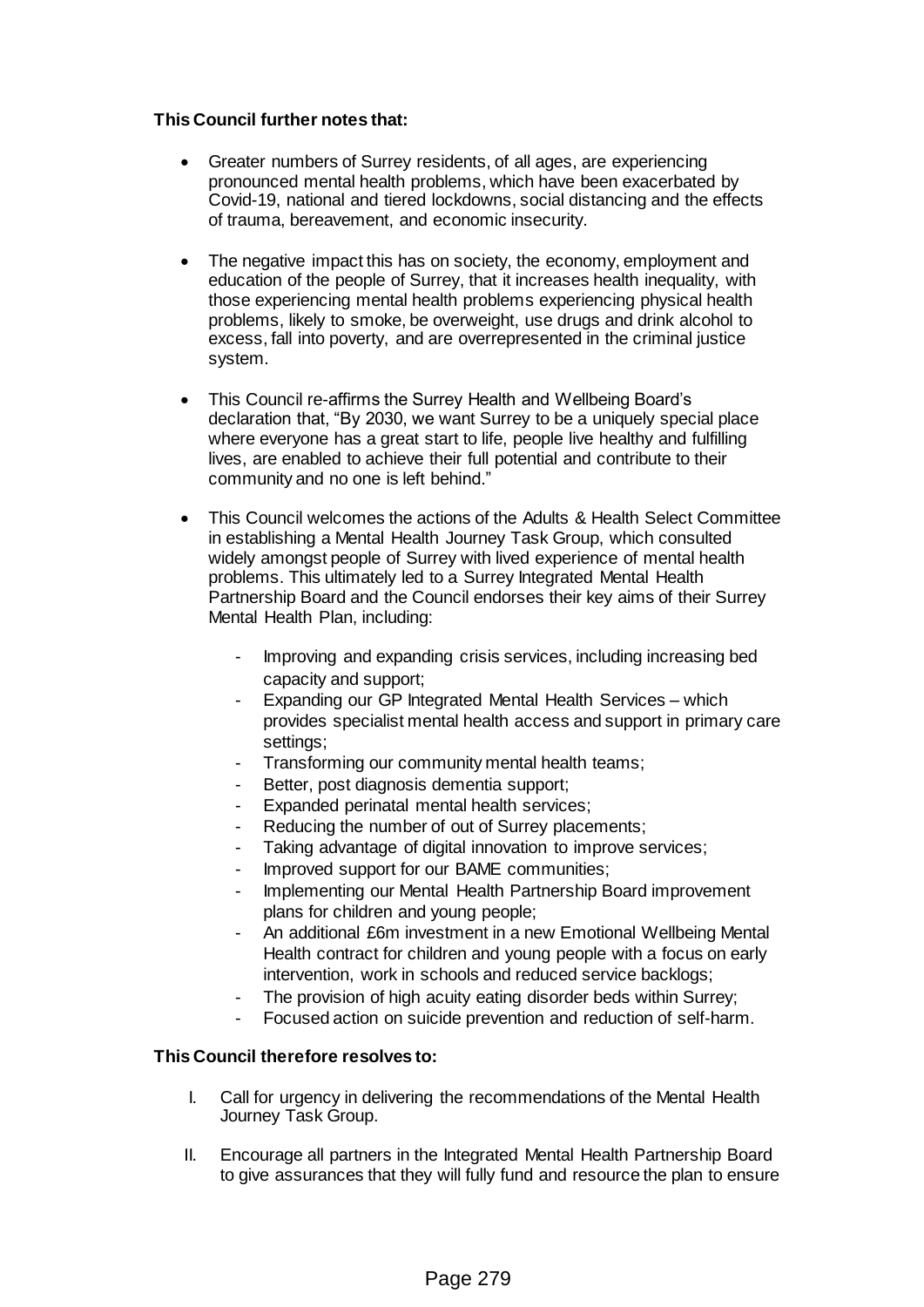that the full plan, the recommendations and all parts of the co-production are delivered to ensure the optimum outcome.

III. Call for the employer organisations and employers, Surrey-wide, to get engaged in order to provide opportunities for people with mental health problems and to establish mental health friendly environments.

Bernie Muir made the following points:

- Highlighted that there were those whose lives were severely impacted by mental health issues, either directly or indirectly and they needed multi-agency support to intervene in crises to facilitate early intervention and to work to prevent mental health problems.
- That poor mental health impacts physical health and has adverse outcomes such as being more likely to use drugs and alcohol to excess.
- That greater numbers of Surrey residents of all ages were experiencing more pronounced mental health issues, having been exacerbated by the impacts of Covid-19.
- That poor mental health had broad ramifications individually and to society, worsening health inequalities and in response the Health and Wellbeing Board has set three outcomes within Priority Two to support mental health and emotional wellbeing.
- That it was vital for Surrey to establish a more comprehensive employability scheme and engage with employers Surrey-wide to create opportunities and more sympathetic working environments.
- That the right approach could make a difference to people's lives, noting the experiences heard at last year's Mental Health Task Group, the Task Group made nineteen multi-agency recommendations which resulted in the Surrey Mental Health Summit.
- That following the Summit the multi-agency, integrated Surrey Mental Health Partnership Board (MHPB) was created and produced a Surrey Mental Health Improvement Plan.
- That the Improvement Plan highlighted that greater investment was needed in preventative measures that would promote and enable positive emotional wellbeing.
- Highlighted the importance of the voluntary sector's role in delivering mental health services, providing occupation and human relationships, reducing isolation and stigma, resulting in prevention and resilience.
- That supporting employees was also key as noted by Professor Dame Carol Black, businesses must create a culture in which mental health was valued and disclosure was encouraged.
- That it was essential that the commitment of all partners on the MHPB continued and was replicated Surrey-wide as ensuring good mental health is a responsibility of all in the system.

The motion was formally seconded by Trefor Hogg, who made the following comments:

- Sought to define mental illness as health conditions involving changes in emotion, thinking and behaviour that cause distress or problems functioning in social, family or work activities.
- That healthy social networks and daily interactions had a key role to play in maintaining good mental health.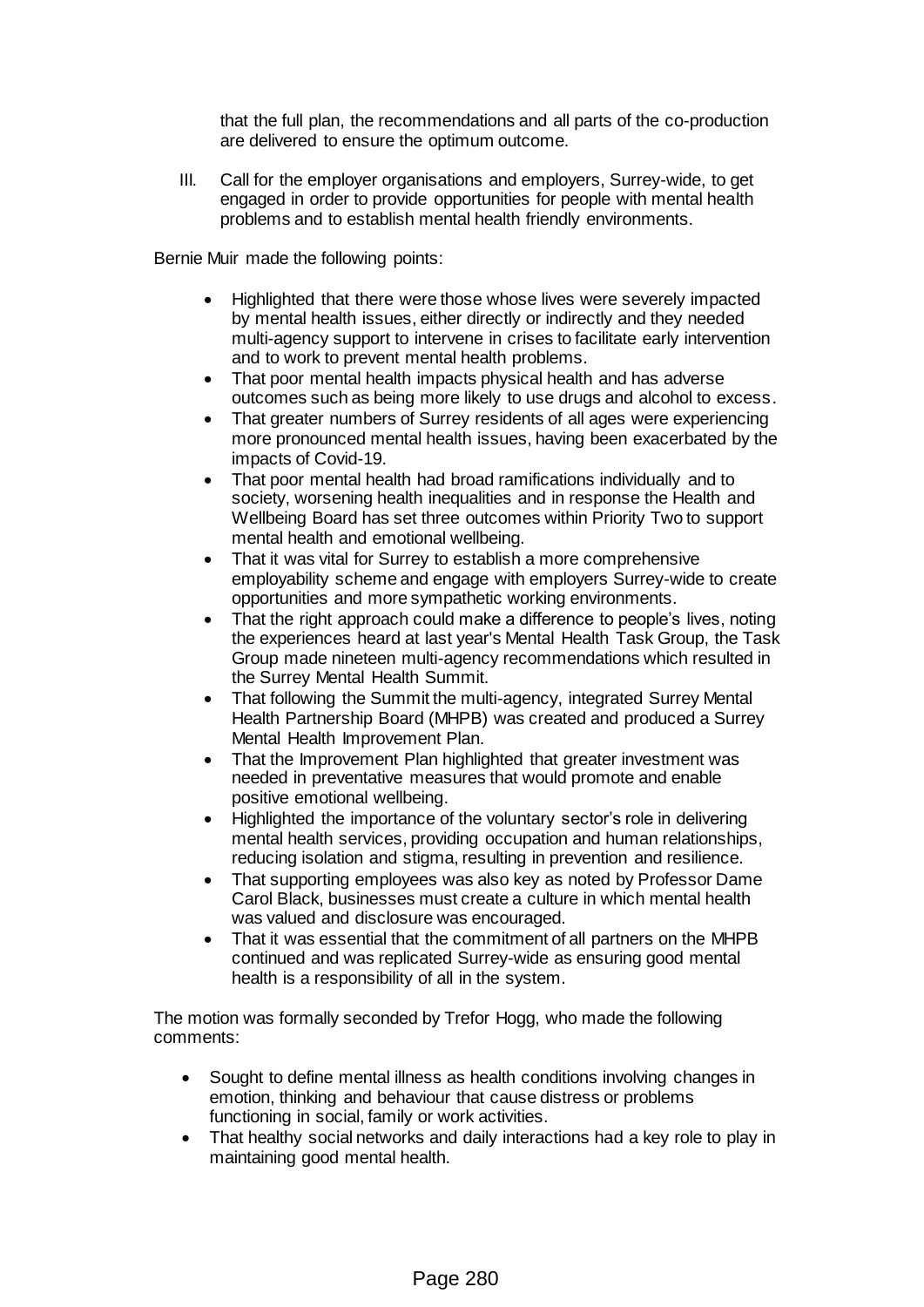- That mental health conditions usually begin in childhood as a result of traumatic events that carry on into adulthood, or such conditions occur in adulthood from traumatic events such as those faced by veterans.
- That the pandemic had added to the pressures causing social isolation and anxiety for many, anti-social behaviour, domestic violence and economic hardship have also increased.
- That poor mental health was estimated to cost the nation £100 billion annually, outcomes included lower educational attainment and lost income.
- Emphasised that not enough was being done to address the issue, 75% of those with diagnosable mental illnesses receive no treatment; the original motion calls for urgent funding and engagement on mental health to ensure that no one is left behind in Surrey.

Five Members made the following points:

- Commended the proposer of the original motion in her capacity as the Chair of the Adults and Health Select Committee and commended the Select Committee as a constant champion for mental health.
- Highlighted that following the second Covid-19 lockdown in 2021, in Adult Social Care there was a 45% rise in referrals to home treatment teams, psychiatric liaison and intensive support teams, referrals and pressures remained high and it was a similar picture in Children's Services.
- Noted that progress had been made as over the past six months the Health and Wellbeing Strategy had been reviewed and refreshed to reflect the impact of the pandemic including a more explicit focus on reducing health inequalities.
- That Priority Two of the Strategy remains focused on supporting mental health and emotional wellbeing, through prevention and early intervention which was key to the MHPB's Improvement Plan and the Early Intervention and Prevention Group.
- That the MHPB's progress review to the Health and Wellbeing Board in December highlighted that more needed to be done; such as a review of mental health spend across the system, a joint Strategic Commissioning Convener for Mental Health had been appointed and the refreshed Health and Wellbeing Strategy focused on the wider determinants of health.
- That the Strategy's Empowered and Thriving Communities was key to address inequalities.
- That more needed to be done, the Health in All Policies (HiAP) approach undertaken by the Health and Wellbeing Board provided an opportunity for all areas to maximise their positive impact on health through their policy and strategic decisions.

# *Alison Todd left the meeting at 13.20 pm*

- Stressed that mental health was currently a serious issue within the UK exacerbated by the pandemic, highlighted figures from the charity Mind on those suffering from mental health conditions such as one in four people would experience a mental health problem annually in England.
- That mental health was complex particularly as a person's diagnosis may change during their lifetime.
- That the original motion highlighted the need to improve the level of support being provided within the Black, Asian and Minority Ethnic (BAME) community and to tackle the stigma and cultural barriers, and to raise awareness around mental health such as through GP referrals.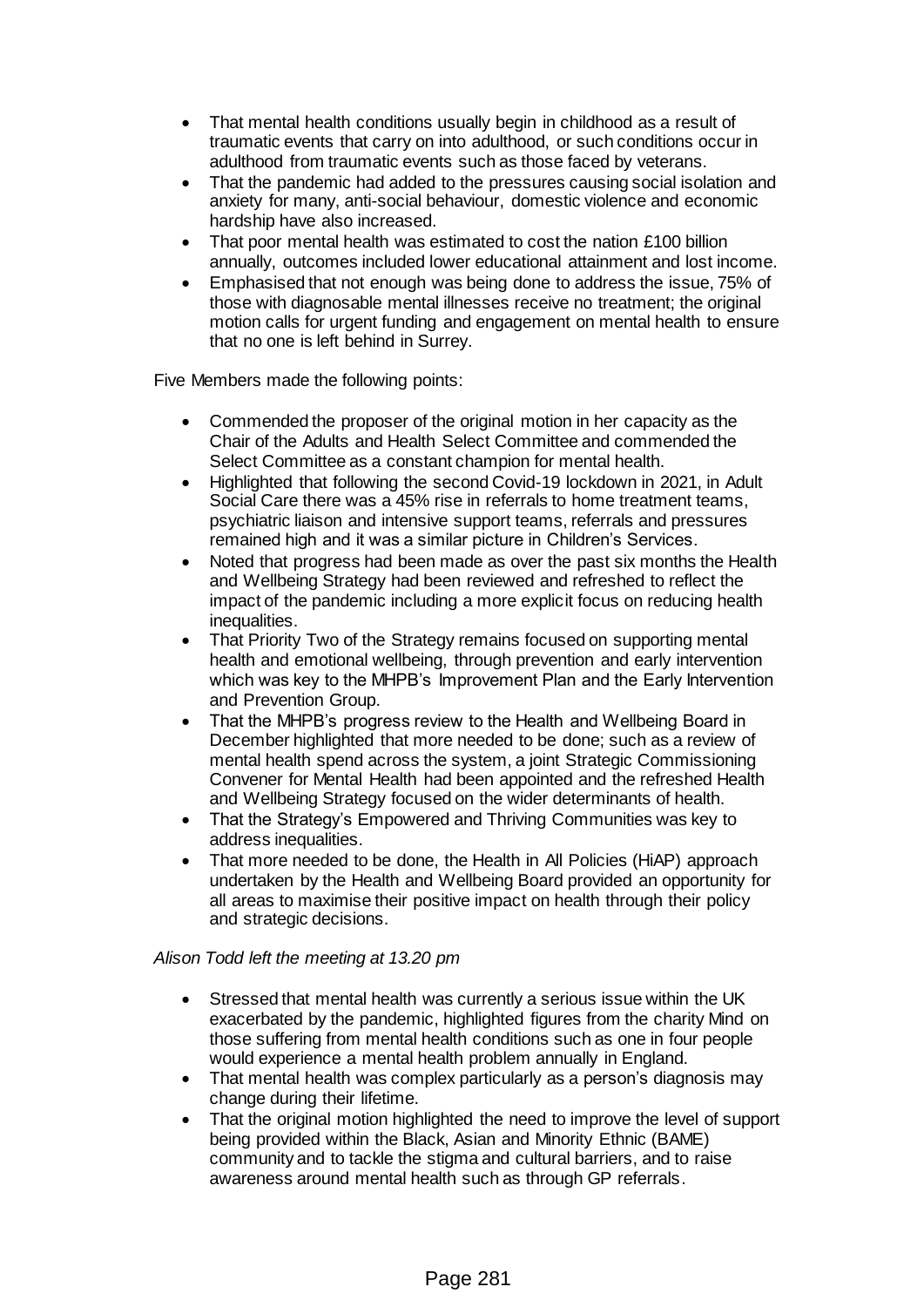- Praised the work of the Mental Health Journey Task Group.
- That having worked with the NHS for a number of decades, noted that mental health was seen as the poor relation to general nursing and learning disabilities, with the closure of many of the long-stay large mental institutions those in crises where moved away from their support network.
- That in supporting the original motion the Council would be at the centre of helping to reshape and reinvigorate mental health services and was pleased to see the range of services offered to residents such as social prescribing and out of hour GP services.
- That the Council needed to ensure that people with learning and mental health needs could contribute to their communities.
- That it was vital that no group or children should be left behind, highlighting an NHS survey concerning the levels of self-harm between girls and boys aged between 11-16 and 17-19 years of age.
- Queried whether the resolutions in the original motions were already underway as the Adults and Health Select Committee in October reported that the implementation of the Task Group's recommendations would continue at pace.
- Asked whether there was a problem in delivery by the Council or its partners, querying whether resolutions two and three were strong enough.
- Noted concern in the length of time that it was taking for assessments of children's mental health needs and putting in place the appropriate packages, the Council must address this.
- Praised the work of young carers but highlighted that many feel isolated and so it was vital that they and those that they care for were supported.
- That the Council must address the issue around recruiting the right staff to work within mental health services.

The Chair asked Bernie Muir, as proposer of the motion, to conclude the debate:

- Noted that the Council had an ambitious agenda and as part of that had been a key player in the production of the MHPB's Improvement Plan.
- That it was encouraging that the Council was committed to system-wide leadership working in partnership and it was vital that the Council and its partners put mental health at the centre of their work.
- That the Council had a new contract in Children's Services to support children's mental health, a new team in Adult Social Care and new strategies for all ages.
- That culture change and perception were being addressed by the Council who was also developing its employability programme to create employment opportunities and mental health friendly environments.
- Highlighted a statement by Professor Dame Carol Black who said that more than many other illnesses, mental health conditions were often undiagnosed or diagnosed only when they had become severe.
- Noted that the stigma and discrimination around mental health prevented people from seeking help.
- That mental ill health impacts both the individual and those around them, it had wide-ranging costs to society such as exacerbating health inequalities.
- That partners who had signed up to the Improvement Plan must be committed, provide resourcing and must deliver at pace.

The motion was put to the vote and received unanimous support.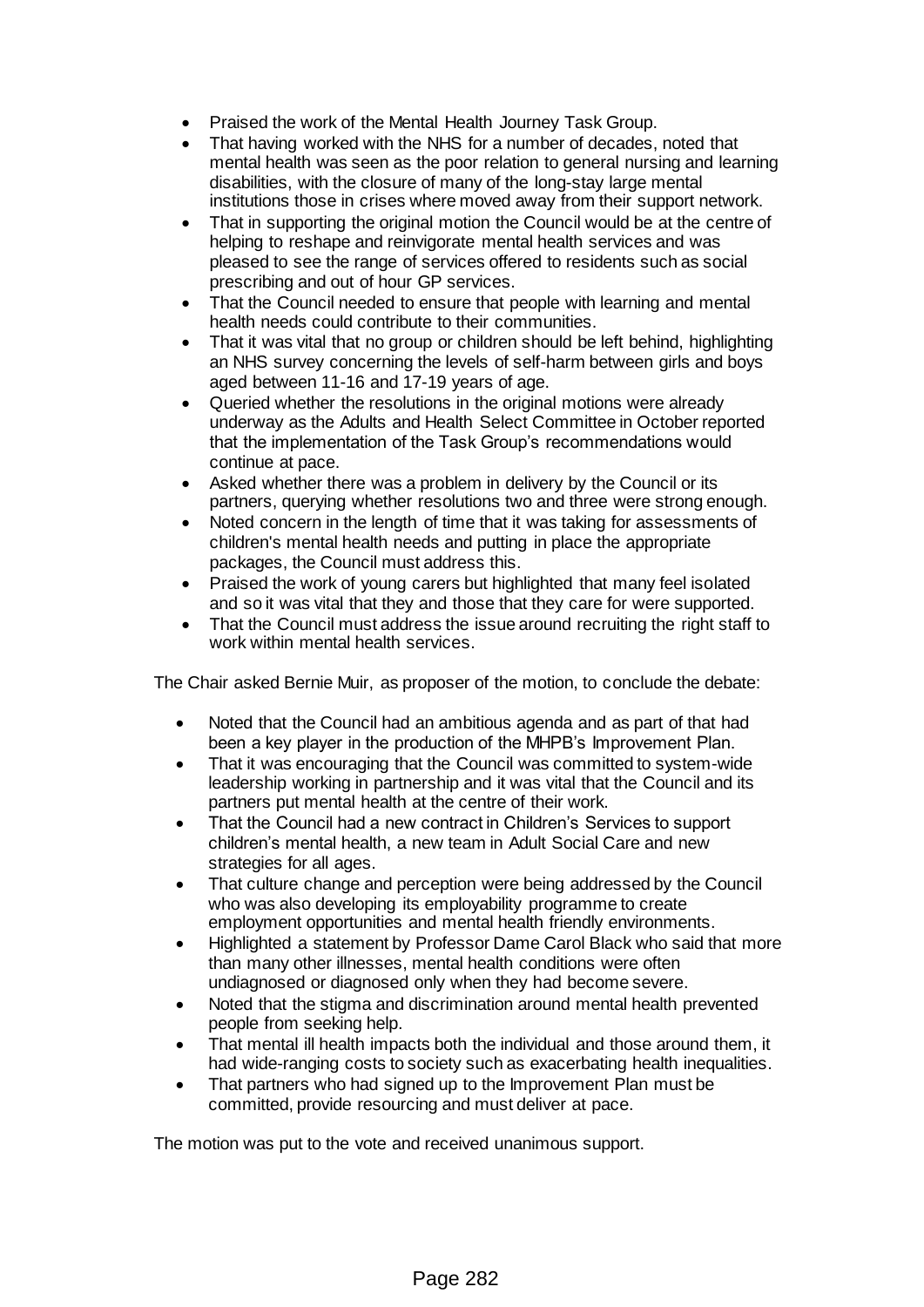## Therefore, it was **RESOLVED** that:

## **This Council notes that:**

 Mental health issues are experienced by old and young alike across all walks of life, and many either do not seek help, struggle to get help or do not necessarily get the help they need.

## **This Council further notes that:**

- Greater numbers of Surrey residents, of all ages, are experiencing pronounced mental health problems, which have been exacerbated by Covid-19, national and tiered lockdowns, social distancing and the effects of trauma, bereavement, and economic insecurity.
- The negative impact this has on society, the economy, employment and education of the people of Surrey, that it increases health inequality, with those experiencing mental health problems experiencing physical health problems, likely to smoke, be overweight, use drugs and drink alcohol to excess, fall into poverty, and are overrepresented in the criminal justice system.
- This Council re-affirms the Surrey Health and Wellbeing Board's declaration that, "By 2030, we want Surrey to be a uniquely special place where everyone has a great start to life, people live healthy and fulfilling lives, are enabled to achieve their full potential and contribute to their community and no one is left behind."
- This Council welcomes the actions of the Adults & Health Select Committee in establishing a Mental Health Journey Task Group, which consulted widely amongst people of Surrey with lived experience of mental health problems. This ultimately led to a Surrey Integrated Mental Health Partnership Board and the Council endorses their key aims of their Surrey Mental Health Plan, including:
	- Improving and expanding crisis services, including increasing bed capacity and support;
	- Expanding our GP Integrated Mental Health Services which provides specialist mental health access and support in primary care settings;
	- Transforming our community mental health teams;
	- Better, post diagnosis dementia support;
	- Expanded perinatal mental health services;
	- Reducing the number of out of Surrey placements;
	- Taking advantage of digital innovation to improve services;
	- Improved support for our BAME communities;
	- Implementing our Mental Health Partnership Board improvement plans for children and young people;
	- An additional £6m investment in a new Emotional Wellbeing Mental Health contract for children and young people with a focus on early intervention, work in schools and reduced service backlogs;
	- The provision of high acuity eating disorder beds within Surrey;
	- Focused action on suicide prevention and reduction of self-harm.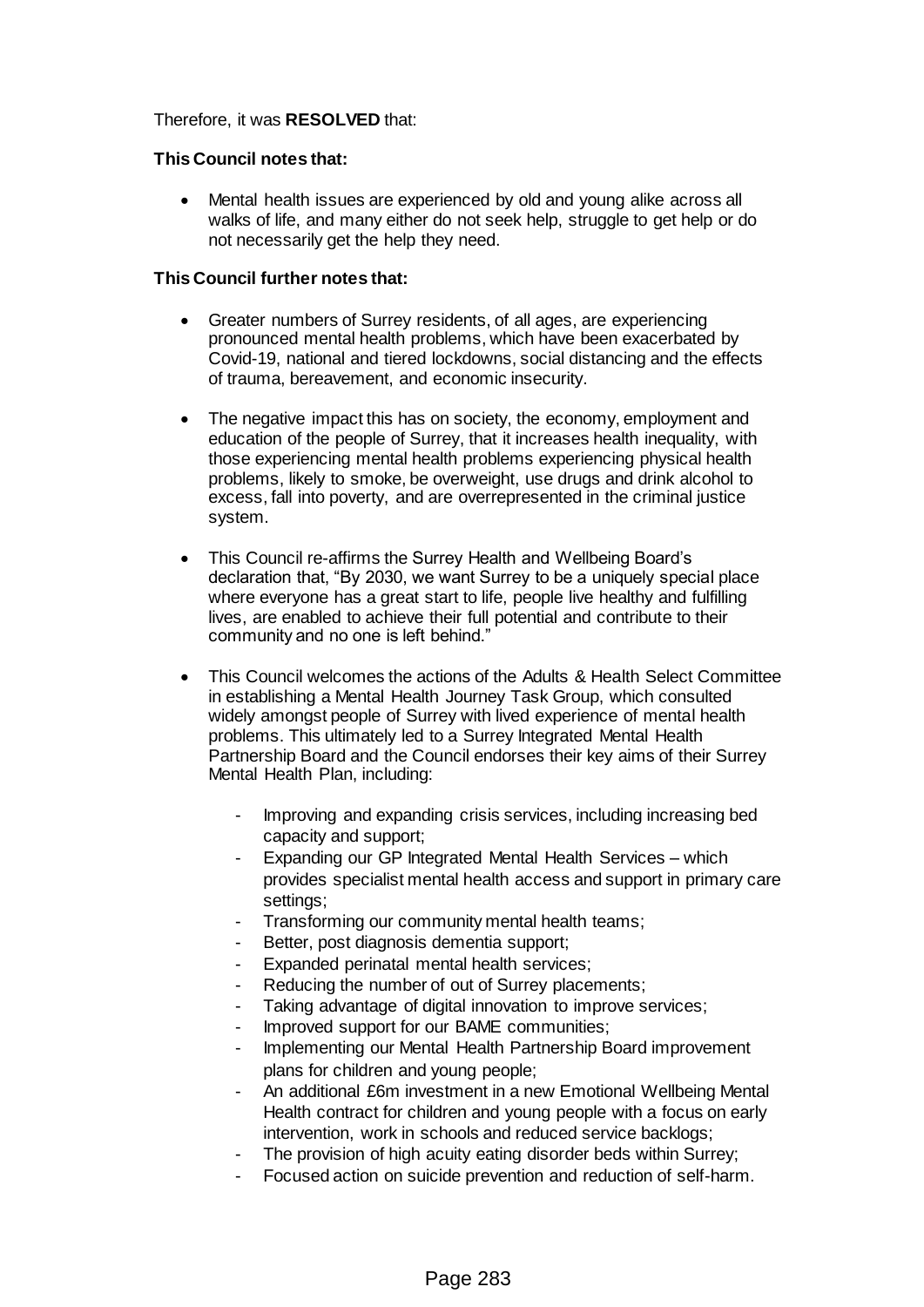## **This Council therefore resolves to:**

- I. Call for urgency in delivering the recommendations of the Mental Health Journey Task Group.
- II. Encourage all partners in the Integrated Mental Health Partnership Board to give assurances that they will fully fund and resource the plan to ensure that the full plan, the recommendations and all parts of the co-production are delivered to ensure the optimum outcome.
- III. Call for the employer organisations and employers, Surrey-wide, to get engaged in order to provide opportunities for people with mental health problems and to establish mental health friendly environments.

# **Item 4 (v)**

Under Standing Order 12.3 the Council agreed to debate this motion.

Under Standing Order 12.1 Rebecca Paul moved:

## **This Council notes that:**

 Looking after and protecting children and young people is not just up to the lead member or director of children's services – we need everyone looking out for our most vulnerable children and young people, and every councillor has a role to play in embedding corporate parenting principles and doing all they can to support children in care to live meaningful and fulfilling lives.

## **This Council further notes that:**

- The Children and Social Work Act 2017 set out corporate parenting principles for the council as a whole to be the best parent it can be to children in its care. The Act introduced seven principles of corporate parenting for looked after children or care leavers. These include acting in their best interests and promoting their health and wellbeing; helping looked after children and care leavers to gain access to and get the best use of the services provided by the local authority and its partners; promoting high aspirations and preparing them for adulthood and independent living.
- Despite a motion previously agreed by this council, there are still two district and borough councils in the county yet to exempt care leavers from council tax. This is an unfair situation for some of the most disadvantaged groups of young people living in Surrey.
- One of the ways that health and wellbeing can be promoted is by offering looked after children, their carers and care leavers free access to leisure centres across the county. The need for a fair and consistent offer across the county of Surrey is important, as children are placed with foster carers or in our own children's residential homes in every district and borough. Six of the district and borough councils make no leisure offer for looked after children and care leavers. Moreover, the leisure offers available in the five other district and boroughs differ greatly in eligibility and choice causing an unwelcome postcode lottery.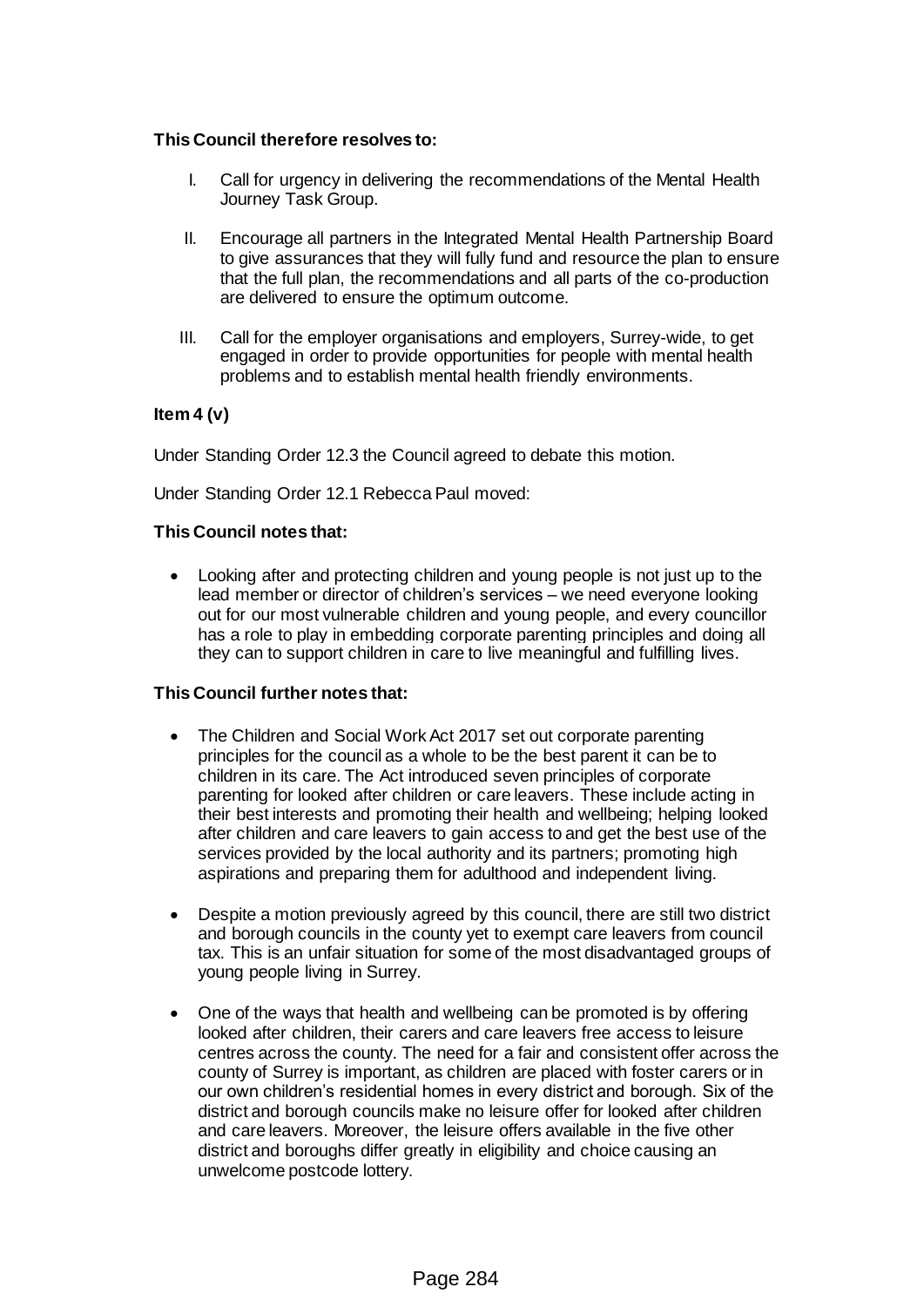All Members share the duties and responsibilities of being a corporate parent. There is much that we can do to support our looked after children to live fulfilling lives – in the same way that we would do for our own children, grandchildren or those close to us.

## **This Council therefore resolves to:**

- I. Work with the outstanding district and borough partners to secure exemption from council tax for all of our care leavers.
- II. Work with all of our district and borough council partners to secure free access for all of Surrey's looked after children and care leavers at all of the leisure and sports facilities that they own or manage.
- III. To ask all Members individually to do all they can to support children in care to live meaningful and fulfilling lives by seeking out and securing opportunities for employment, work experience, sport and leisure activities and cultural and educational opportunities. In addition, by making and securing contributions to our own Surrey County Council Looked After Children's Celebration Fund.

Rebecca Paul made the following points:

- Looked After Children and Care Leavers were the most vulnerable and disadvantaged in Surrey's community, many were in care due to facing abuse, neglect or family breakdown and it was vital for the Council to provide them with the right and equitable support.
- Looked After Children and Care Leavers were more likely to have a mental health issue, to do less well at school, to have additional or special educational needs and Care Leavers were less likely to be in education, training, or employment.
- The Council and partner agencies have a Corporate Parenting responsibility over those in care, children and young people in care have the same needs as children not in care to be loved and cared for.
- The Children and Social Work Act 2017 sets out Corporate Parenting principles that local authorities must have regard to whenever they exercise a function in relation to Looked After Children and Care Leavers; such as promoting physical and mental health and wellbeing.
- The Council and Borough and District Councils should embed such principles into their culture and policies.
- Regarding the first resolution, since the time of writing the two outstanding Borough and District Councils had now committed to deliver Council Tax exemption for Care Leavers - ensuring a consistent county-wide approach.
- Regarding the second resolution, exercise and team sports were vital for physical and mental wellbeing, and so removing that financial barrier for Looked After Children and Care Leavers was crucial. Five of the eleven Borough and District Councils had leisure offers, it was vital to ensure consistency in the offer county-wide.
- Carers and their families should have easy access to leisure facilities alongside their child; the cost of which would be low noting that there were around 600 Looked After Children and 400 Care Leavers in Surrey.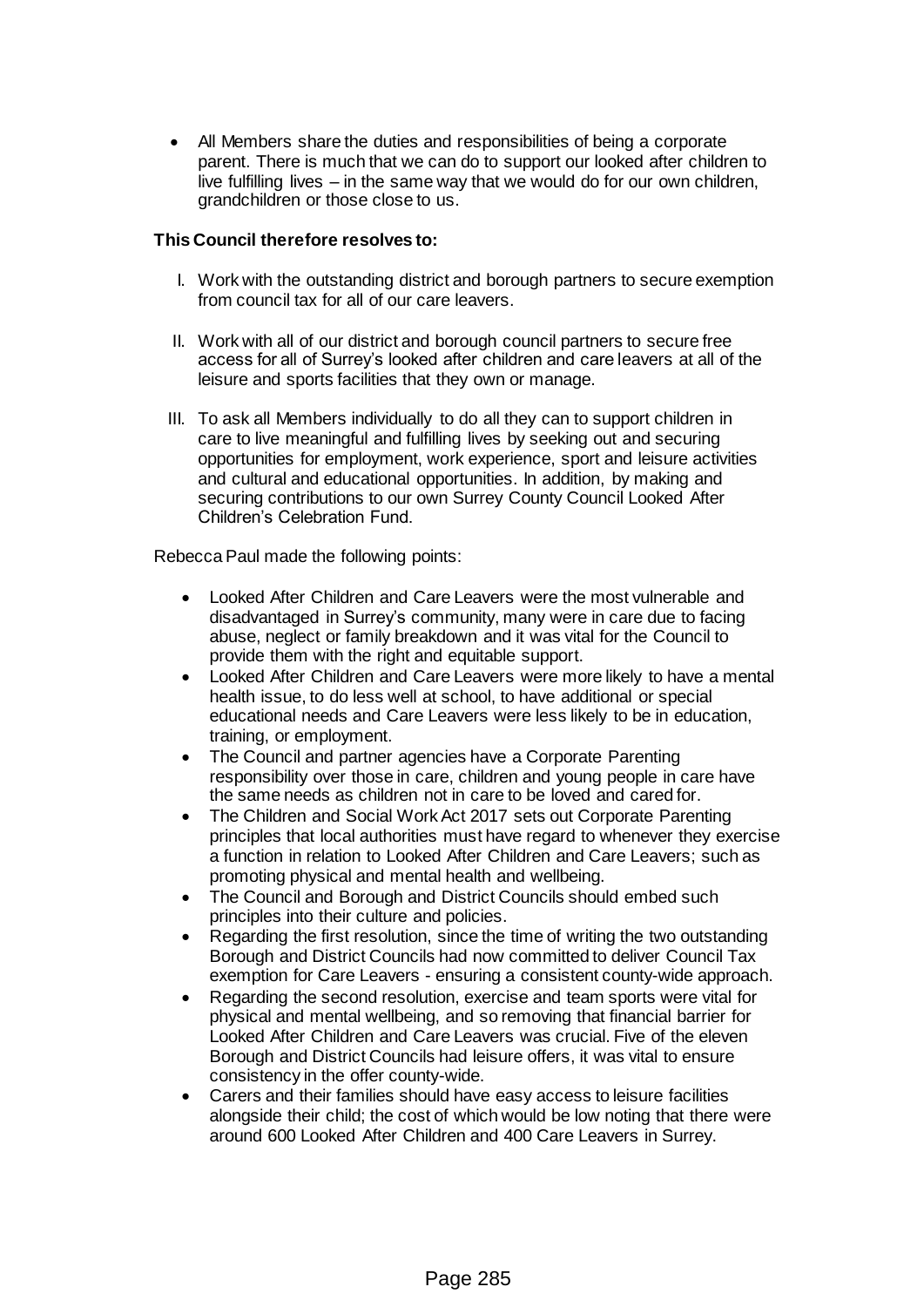- Regarding the third resolution, Members were asked to do all they could for Looked After Children in providing opportunities and financial support such as contributing to the Council's Looked After Children's Celebration Fund.
- Urged Members to support the motion to better support and improve the lives of Surrey's Looked After Children and Care Leavers.

The motion was formally seconded by Jeremy Webster, who made the following comments:

- That the Council had a unique Corporate Parenting responsibility to Looked After Children and Care Leavers to promote recovery, resilience and wellbeing.
- The official guidance encouraged local authorities to work together to apply the Corporate Parenting principles, to lead through policy change and to consider how they support Looked After Children and Care Leavers to improve their physical, emotional and mental health.
- That recently Tandridge District Council had made Care Leavers exempt from Council Tax up to the age of 25.

Five Members made the following points:

- That the matter of child poverty and the health and wellbeing of vulnerable children and young people was an important matter which the Member raised in 2019 at Surrey Heath Borough Council; and welcomed the exemption in Council Tax to Care Leavers across Surrey.
- That physical activity had a wide range of positive health impacts beyond disease prevention such as improving cognitive functions, providing social benefits and improved job opportunities.
- Asked Members to ask their Borough and District Councils to look at their leisure provision for Looked After Children, Care Leavers and carers across Surrey to provide a consistent approach.
- That it was important to understand the term Looked After Children, to take time to consider how one would want their child or grandchild entering care to be well treated and valued.
- That all Members shared the duties of being a Corporate Parent. The original motion advocates Members not just saying but showing that as Corporate Parents they care.
- That the original motion made specific asks of Members particularly twinhatters - to work with their Borough and District Councils to remind them of their Corporate Parenting responsibilities by committing to offer free leisure activities for Looked After Children and Care Leavers.
- Emphasised that it was not a party-political issue as all had a duty to work together to secure the best interests of Surrey's children, previous original motions on Corporate Parenting had been given cross-party support and the Corporate Parenting Board had cross-party representation.
- That many Care Leavers were marginalised and vulnerable and used physical activity daily to manage their emotional wellbeing and their physical health.
- Urged Members to reflect on what they could do to support Looked After Children and Care Leavers through identifying work, recreational or sporting opportunities, through donations to the Council's Looked After Children Celebration Fund or through joining the Grand Mentor Scheme.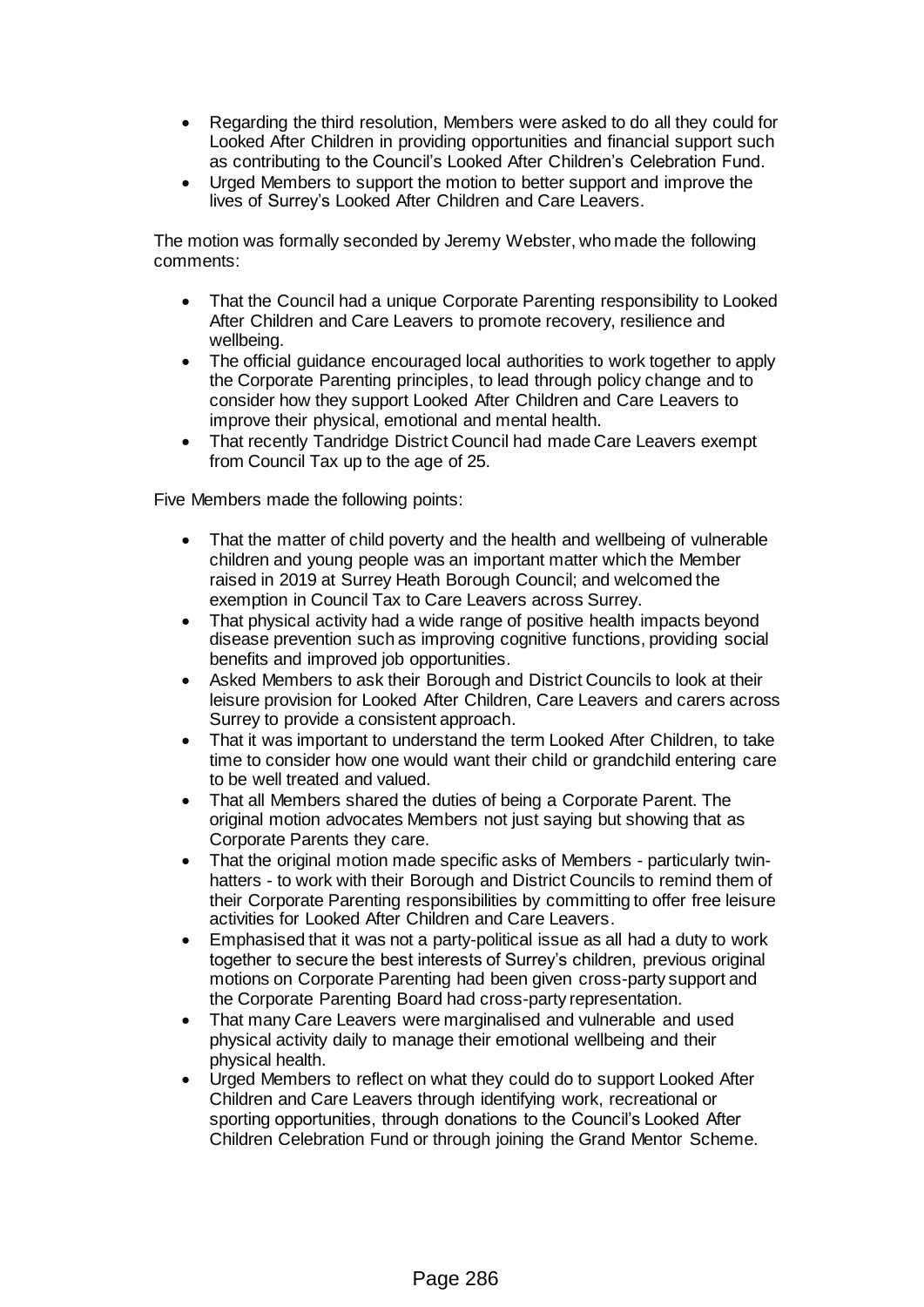- That hearing the experiences of Looked After Children and Care Leavers first-hand was invaluable, they highlighted the financial and accessibility barriers and inconsistent offering across the county.
- That although not mentioned in the motion, transport was a key barrier and the provision of free bus passes would help Looked After Children and Care Leavers to access the leisure facilities.
- Noted the value of team sports, having reached out to Surbiton Hockey Club they would be providing free courses in the half-term holiday and had offered free tickets to Care Leavers to watch some of their games; the Member had also reached out to a local employer about employing a Care Leaver.
- Supported the motion alongside Liberal Democrat colleagues, noting that the original motion followed on from a previous original motion agreed a few years ago on Care Leaver exemption from Council Tax and it was positive that there was a consistent approach across Surrey; thanked his predecessor Chris Botten for getting Tandridge District Council to commit to that exemption.

The Chair asked Rebecca Paul, as proposer of the motion, to conclude the debate:

- Thanked all Members who spoke in support of the original motion which sought to improve the lives and wellbeing of Surrey's Looked After Children and Care Leavers.
- Noted the comment made about transport as a barrier, that seeking to provide the leisure facilities offer to carers and their own children may help with the transportation issue; she recognised that the Council needed to explore transport in more detail.
- Commended the work of Catherine Powell as she went the extra mile in her Corporate Parenting responsibilities.
- That as Corporate Parents Members had a role to play in ensuring that Surrey's Looked After Children and Care Leavers were given the best start in life, support and opportunities for growth; working in partnership with the Borough and District Councils to ensure that no one is left behind.
- That a good start had been made and greater progress was needed going forward to deliver an improved and consistent offering across the county, ending the postcode lottery.

The motion was put to the vote and received unanimous support.

## Therefore, it was **RESOLVED** that:

## **This Council notes that:**

 Looking after and protecting children and young people is not just up to the lead member or director of children's services – we need everyone looking out for our most vulnerable children and young people, and every councillor has a role to play in embedding corporate parenting principles and doing all they can to support children in care to live meaningful and fulfilling lives.

## **This Council further notes that:**

 The Children and Social Work Act 2017 set out corporate parenting principles for the council as a whole to be the best parent it can be to children in its care. The Act introduced seven principles of corporate